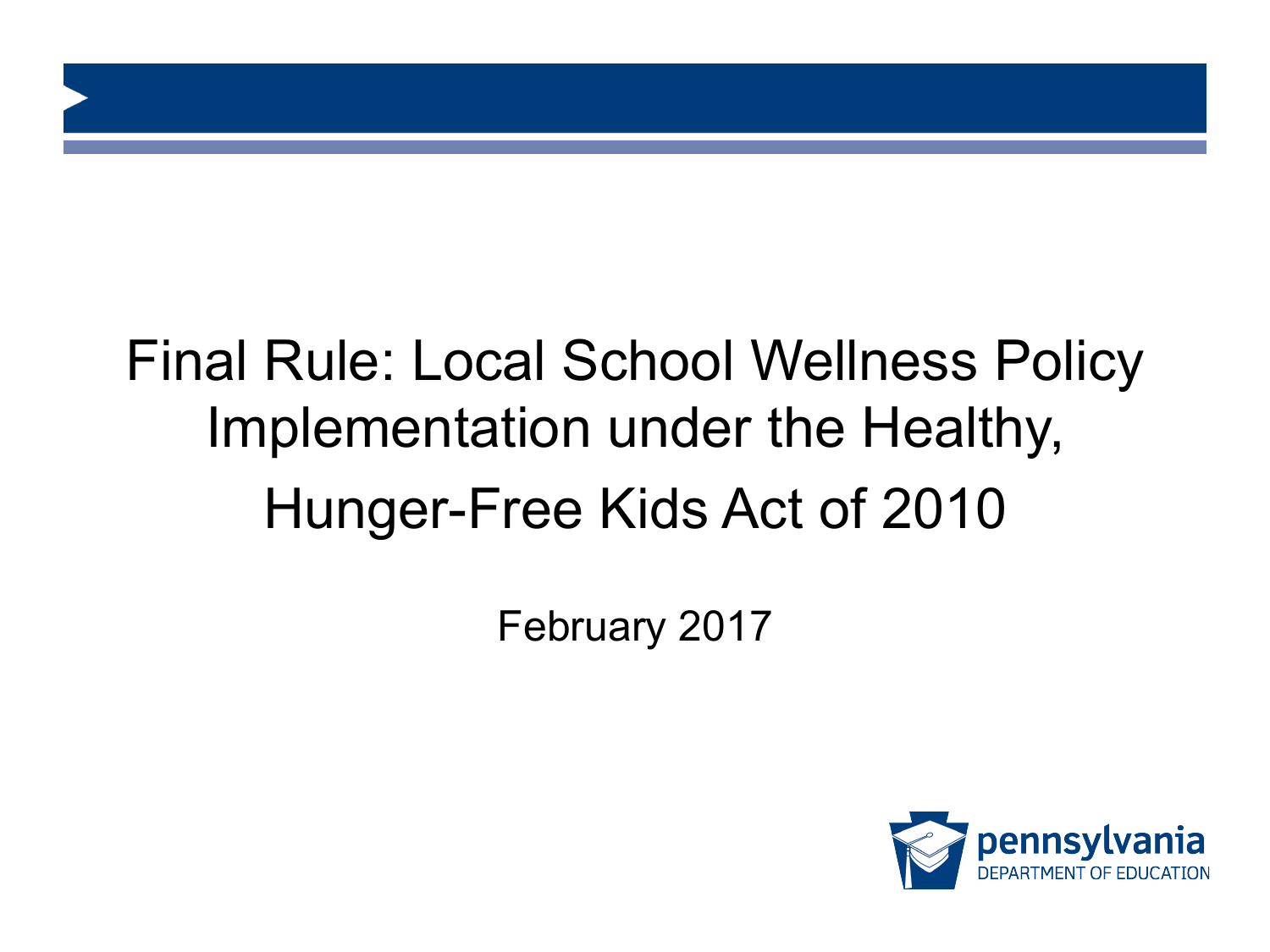### Presentation Overview

- Background on local school wellness policies
- Wellness policy leadership and stakeholders team
- Required wellness goals and nutrition standards for all foods and beverages at school
- Policies for food and beverage marketing
- Review and transparency provisions
- Recordkeeping and monitoring
- § Resources

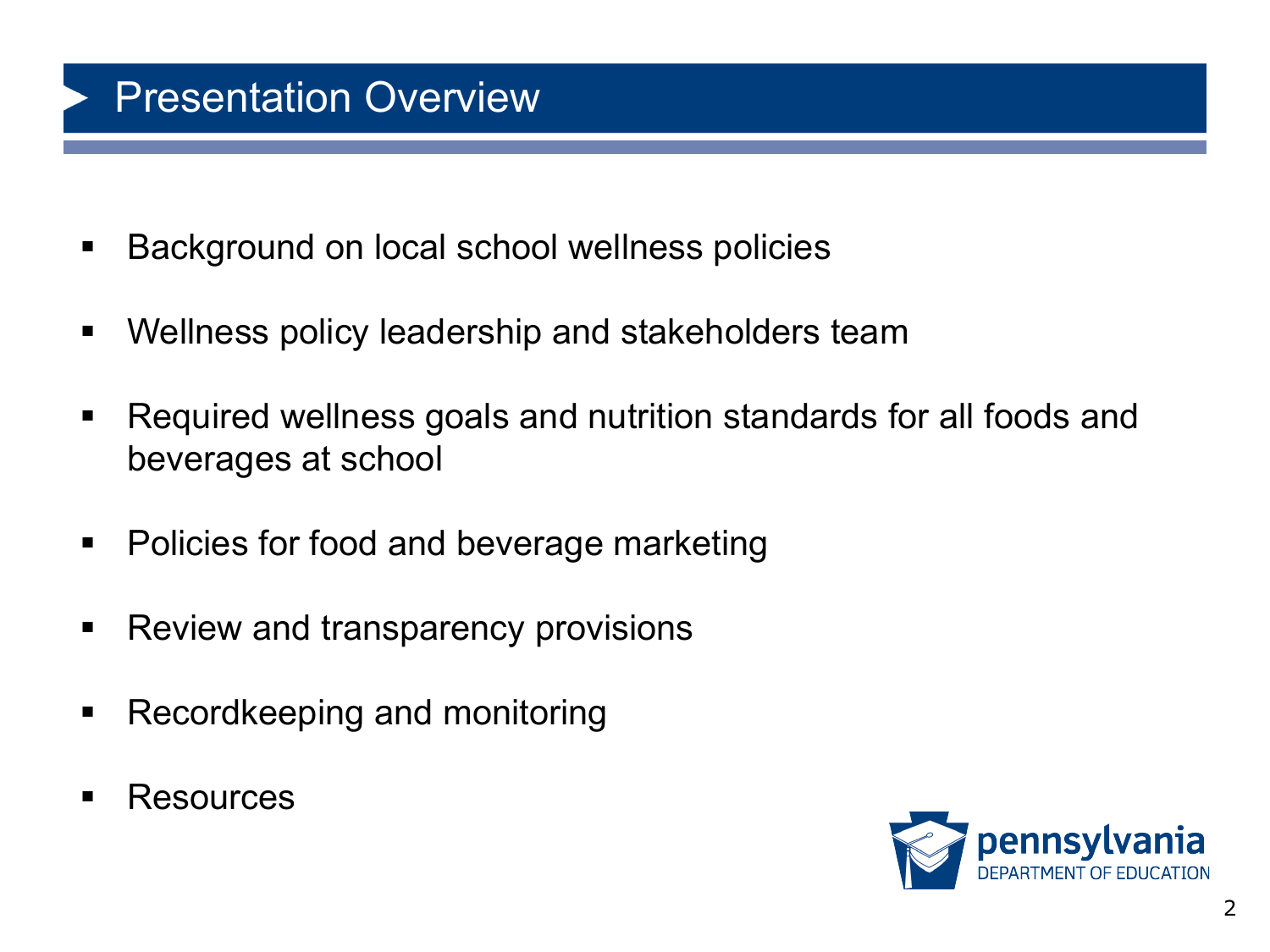## Legislative Background

- 2004 Child Nutrition and WIC Reauthorization Act
	- Required participating local education agencies (LEA) to establish a local school wellness policy by school year (SY) 2006.
- 2010 Healthy, Hunger-Free Kids Act (HHFKA)
	- Focused on local school wellness policy implementation and transparency.
	- Final rule released July 28, 2016 with implementation required by June 30, 2017.

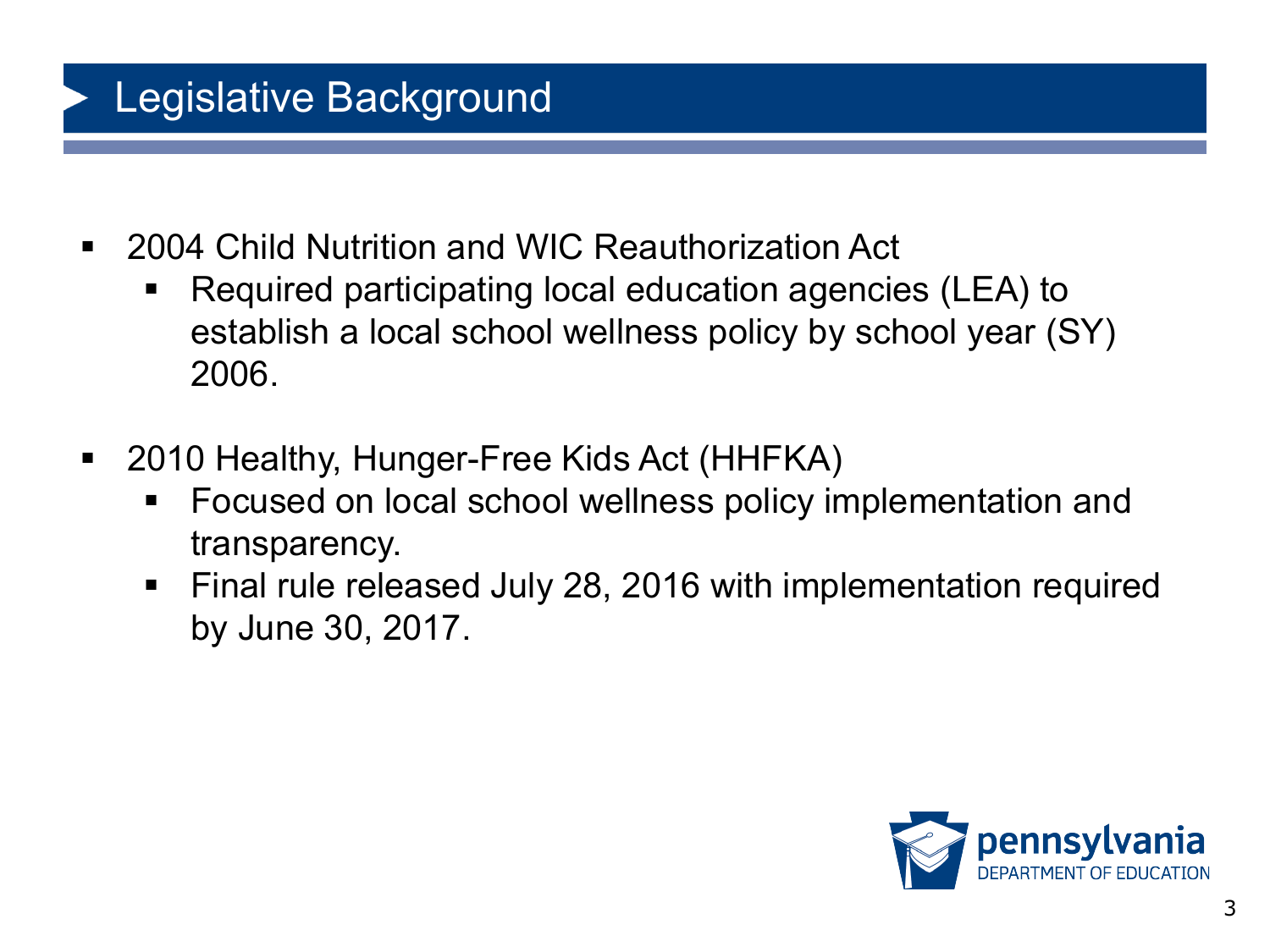## **Background**

- By SY 2010-2011, 99 percent of students in public schools were enrolled in a district that had a wellness policy in place.
- § Variability exists in the strength and policy enforcement of local school wellness policies.
- Policy goals are often general and implementation is difficult to measure.
- The HHFKA strengthens the requirements for the local school wellness policies and puts more emphasis on policy implementation, periodic review, and updates.

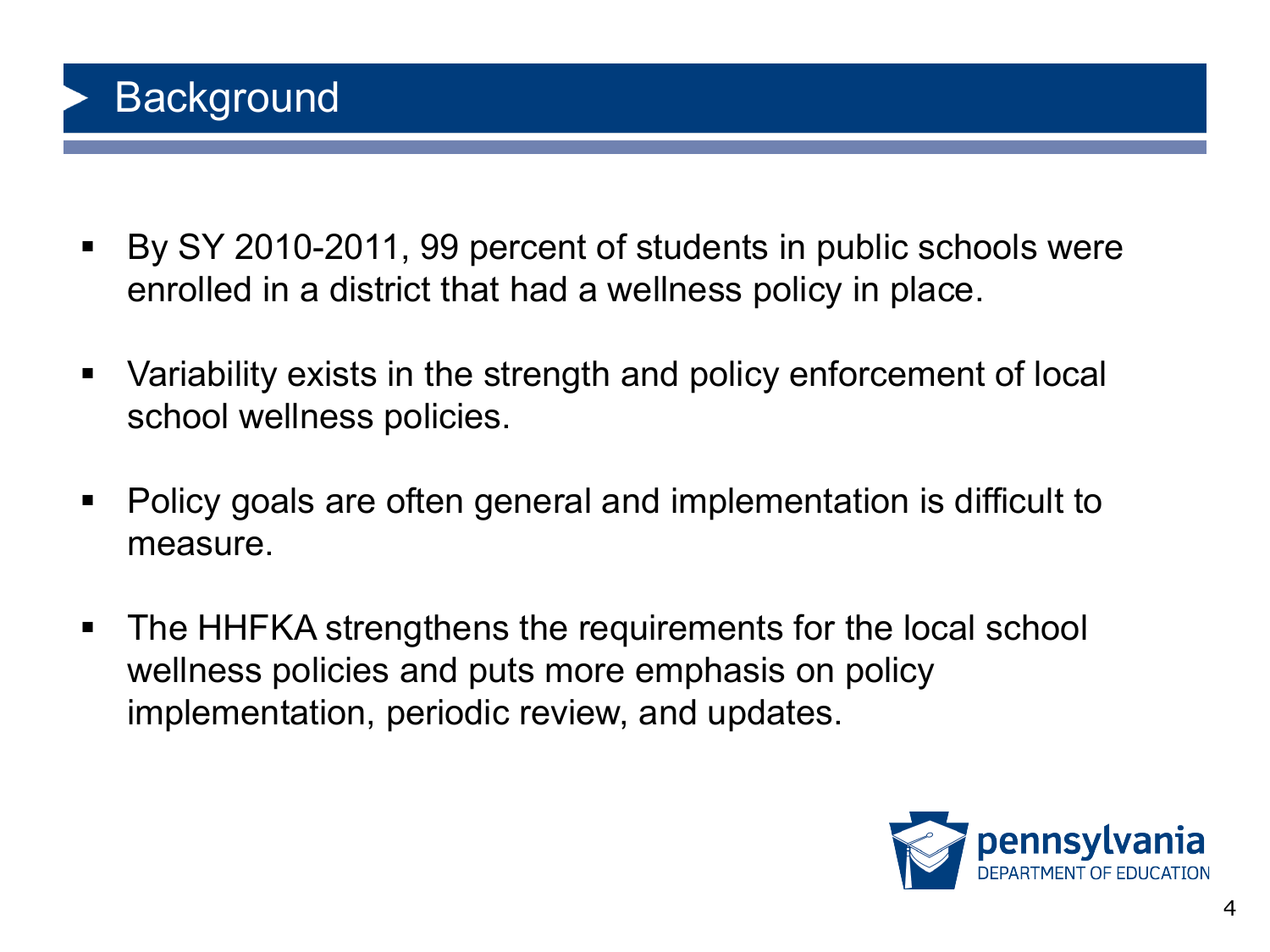### Wellness Policy Team: Leadership

- Required to designate one or more LEA officials or school officials to ensure that each school complies with the local school wellness policy. **(New\*)**
- Required to identify the position of the LEA official(s) or school official(s) responsible for the implementation and oversight of the wellness policy. **(New\*)**

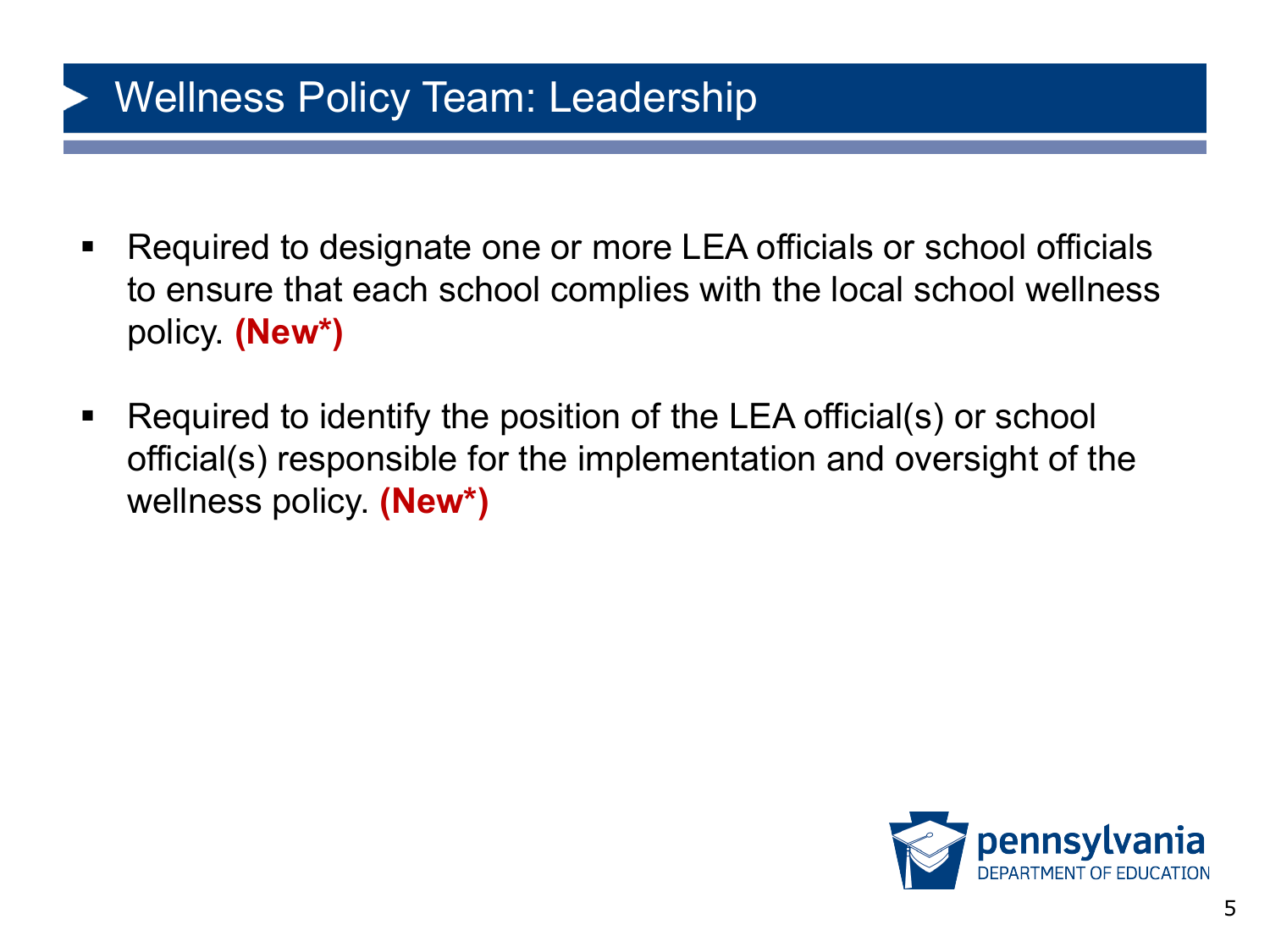### Wellness Policy Team: Public Involvement

- Local school wellness policy must permit certain groups to participate in the development, implementation**\***, review**\***, and update**\*** of the policy: **(New\*)**
	- § Parents
	- Students
	- School food authority representatives
- § School health professionals**\***
- School board
- § School administrators
- General public
- § Physical education teachers**\***
- LEAs must include in the written policy a plan for involving all the required stakeholders. **(New\*)**
- LEA has some discretion in implementation.

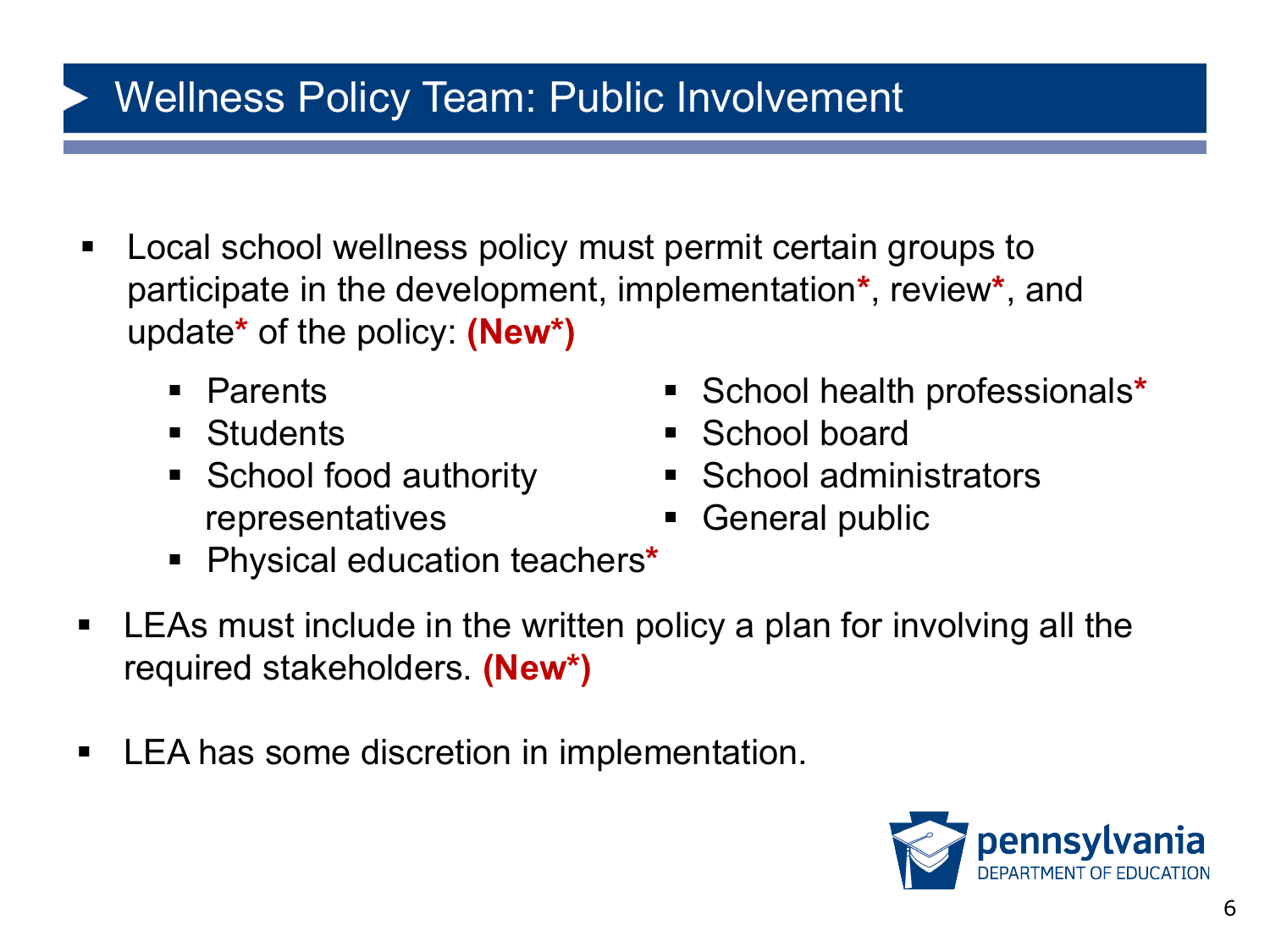### Goals in the Wellness Policy: Overview

- **The wellness policy must include specific goals for:** 
	- **E** Nutrition education
	- § Nutrition promotion **(New\*)**
	- Physical activity
	- Other school-based activities to promote student wellness
- LEAs must review and consider evidence-based strategies and techniques in developing goals for the wellness policy. **(New\*)**

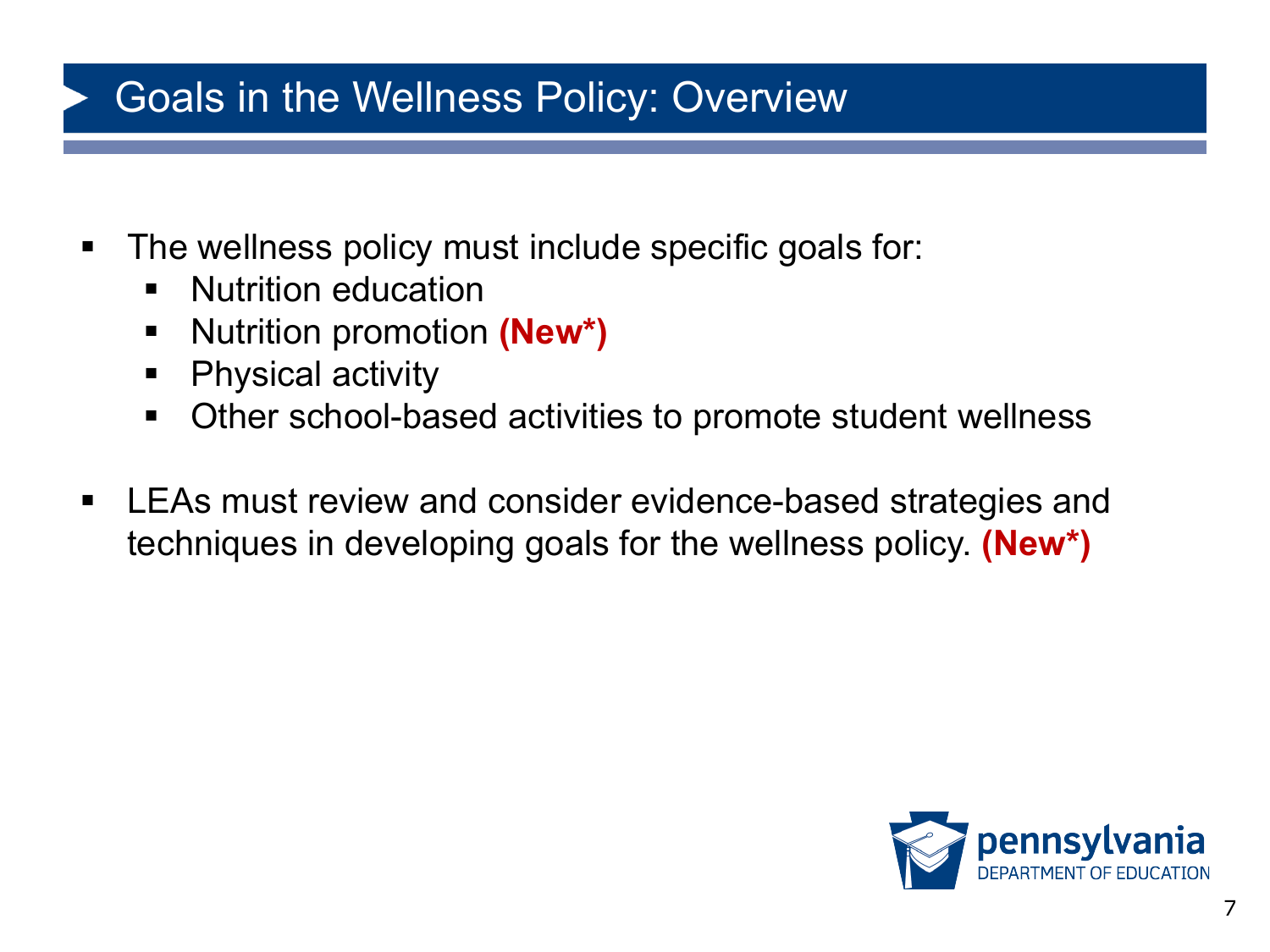### Required Goals: Nutrition Education

Activity ideas for nutrition education:

- Offer nutrition education as part of a comprehensive health education program.
- **Integrate nutrition into other core subjects.**
- Teach nutrition literacy and skills development.
- Reinforce lifelong lifestyle balance by linking nutrition education and physical activity.

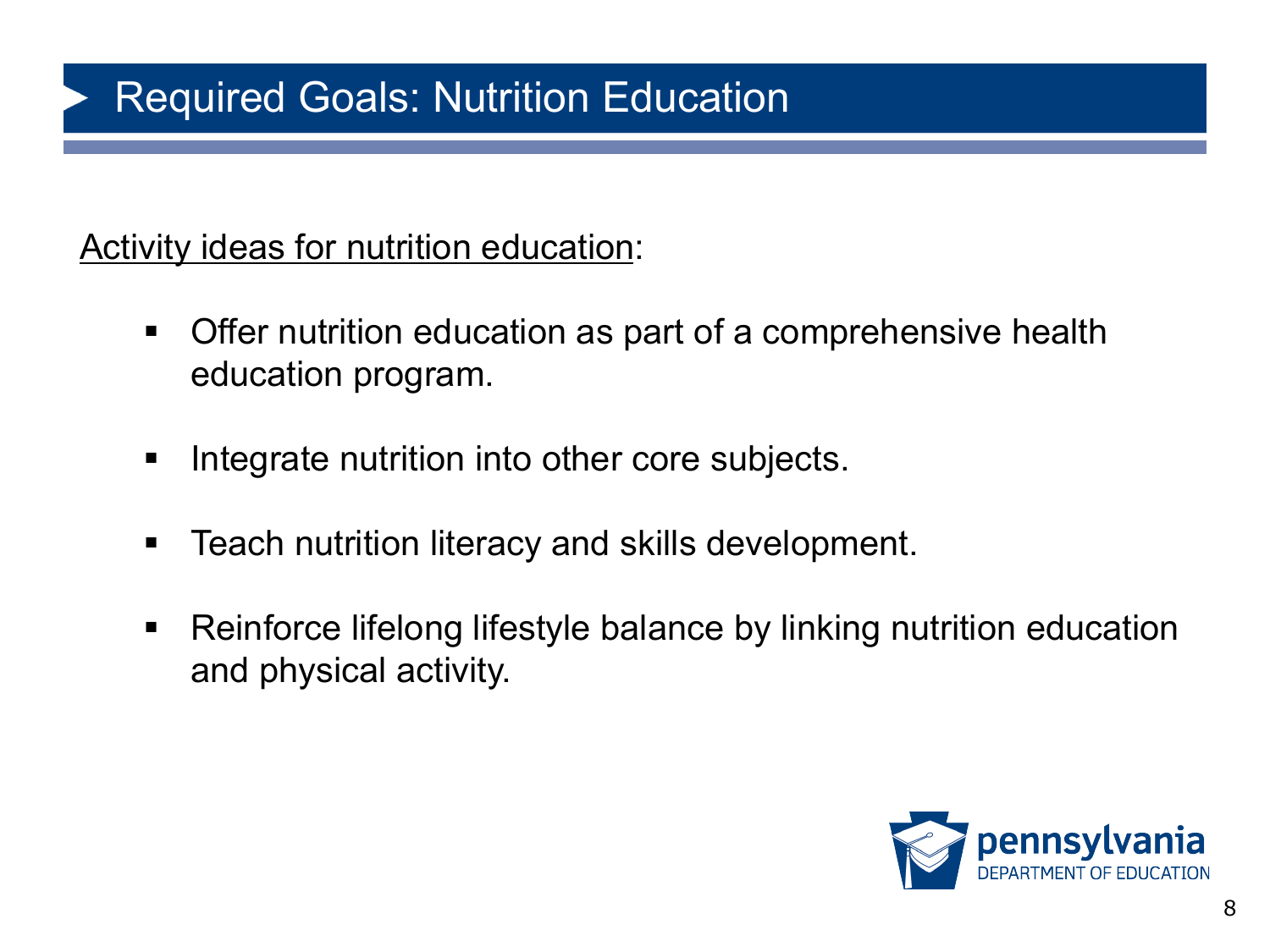### Required Goals: Nutrition Promotion

Activity ideas for nutrition promotion **(New\*)**:

- Offer taste-testing and surveys in the cafeteria.
- Provide health and nutrition resources to families to encourage healthy meals at home.
- Promote consistent nutrition messages via posters, classroom lessons, and social media messages.

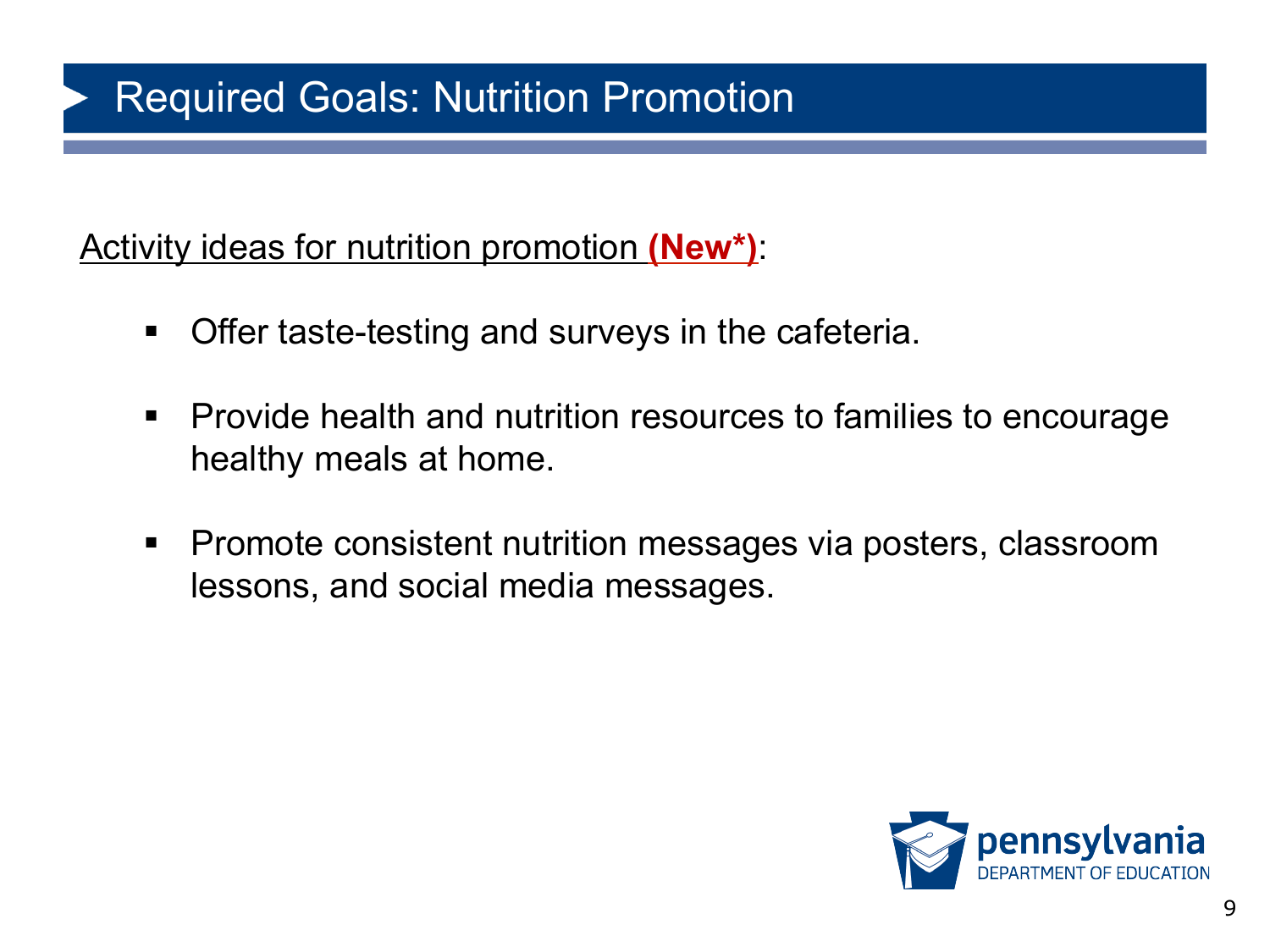Activity ideas for physical activity:

- Offer opportunities for physical activity such as recess, before and after school programs, intramurals, sports, etc. to help students meet the recommended 60 minutes of physical activity daily.
- Provide physical education classes on a certain number of days per week or for a specified number of minutes per week.
- Neither require nor withhold physical activity as a form of punishment.

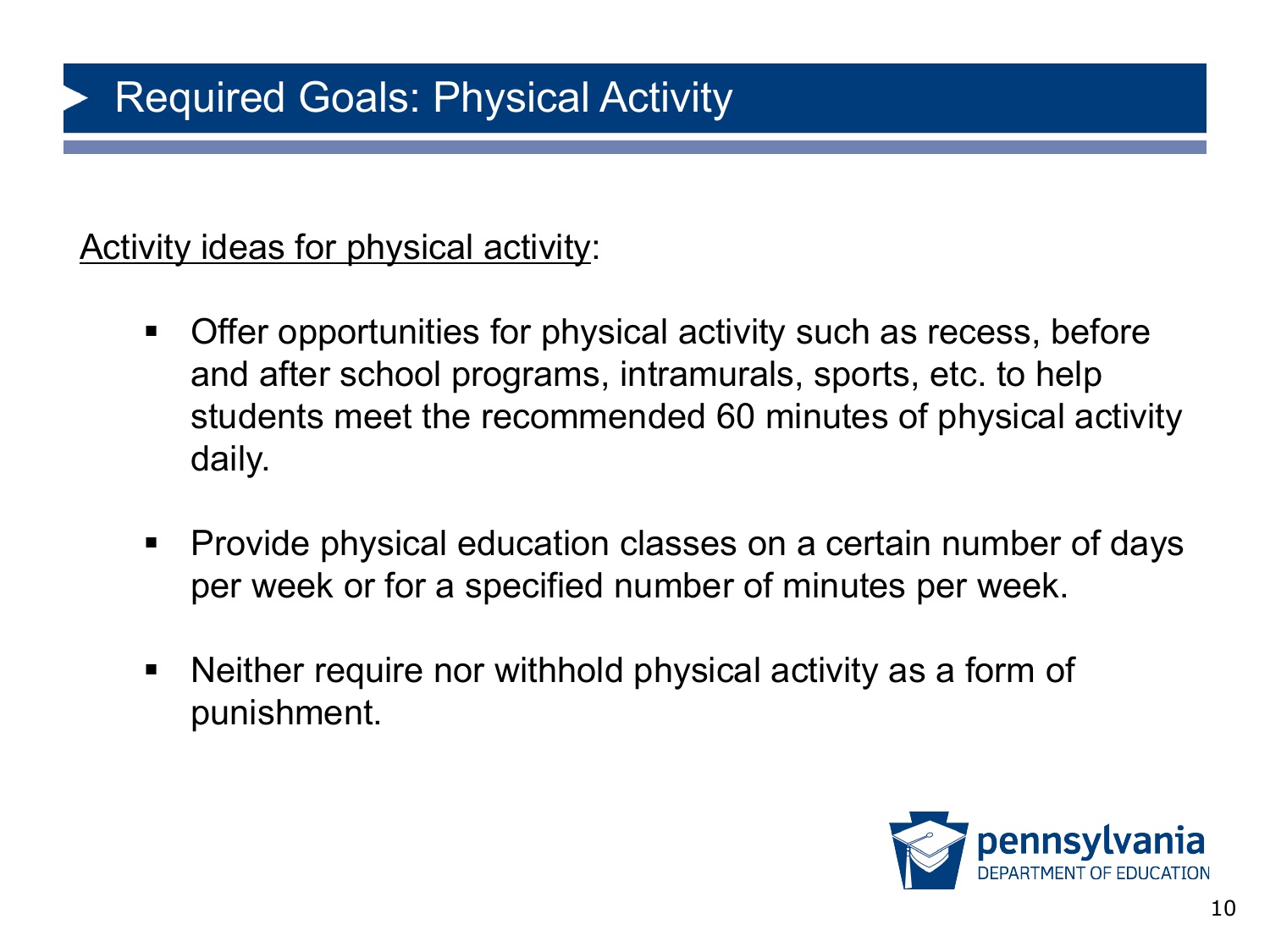### Required Goals: Other School-Based Activities

Activity ideas for other school-based goals that promote wellness:

- § Apply for the HealthierUS School Challenge or other recognition.
- **Offer staff wellness training to inspire them to serve as role** models.
- Sponsor health fairs.
- Incorporate school gardens and Farm to School initiatives.
- Ensure adequate time for students to sit and eat school meals.

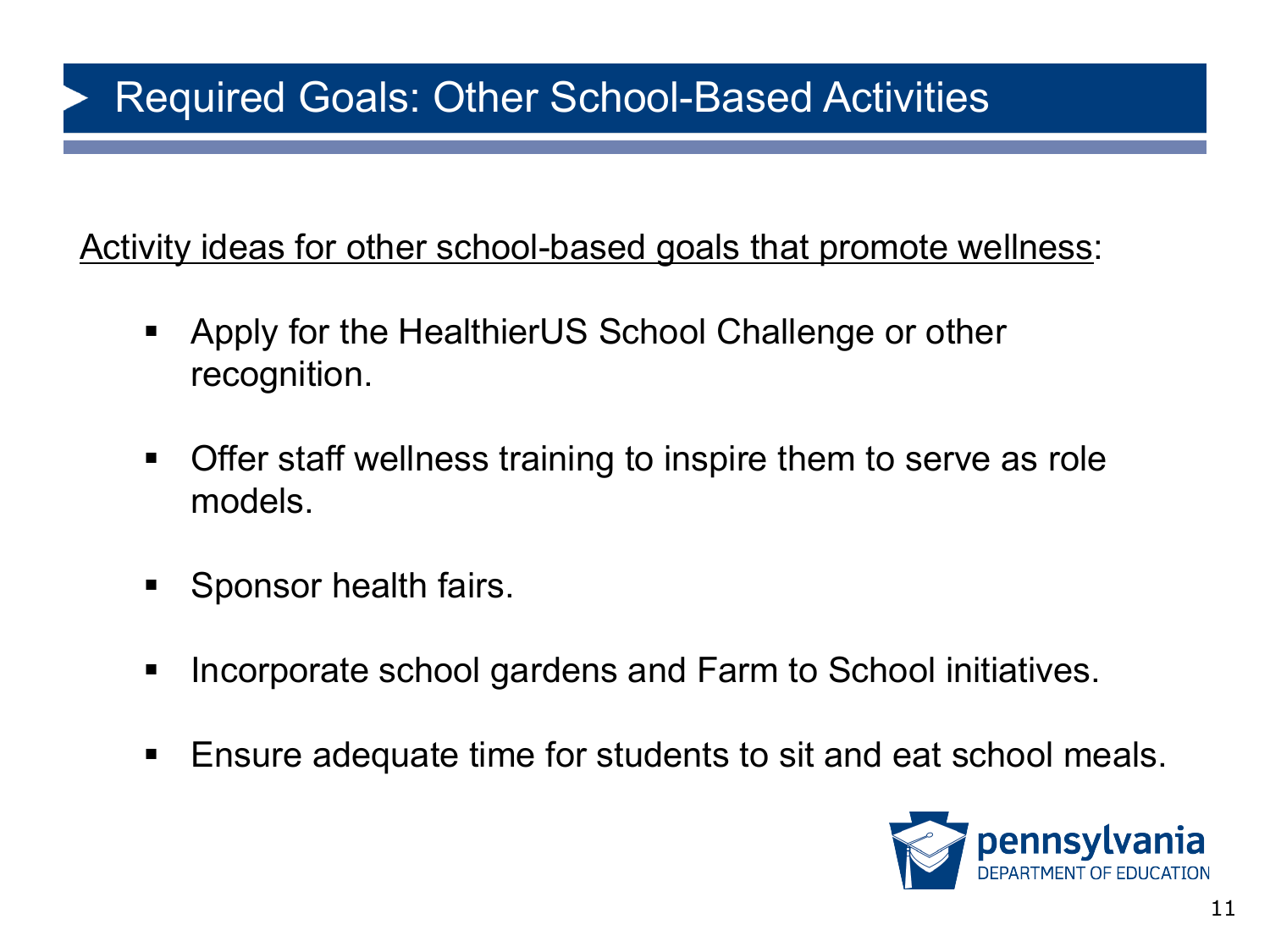### Required Goals: Integrating Evidence-Based Strategies

- LEAs must review and consider evidence-based techniques and strategies in developing goals. **(\*New)**
- Evidence-based strategies and techniques have been evaluated, studied and peer-reviewed.
- § Policy templates from Pennsylvania School Boards Association (expected March 2017) and Alliance for a Healthier Generation (updated September 2016) include evidence-based goals.

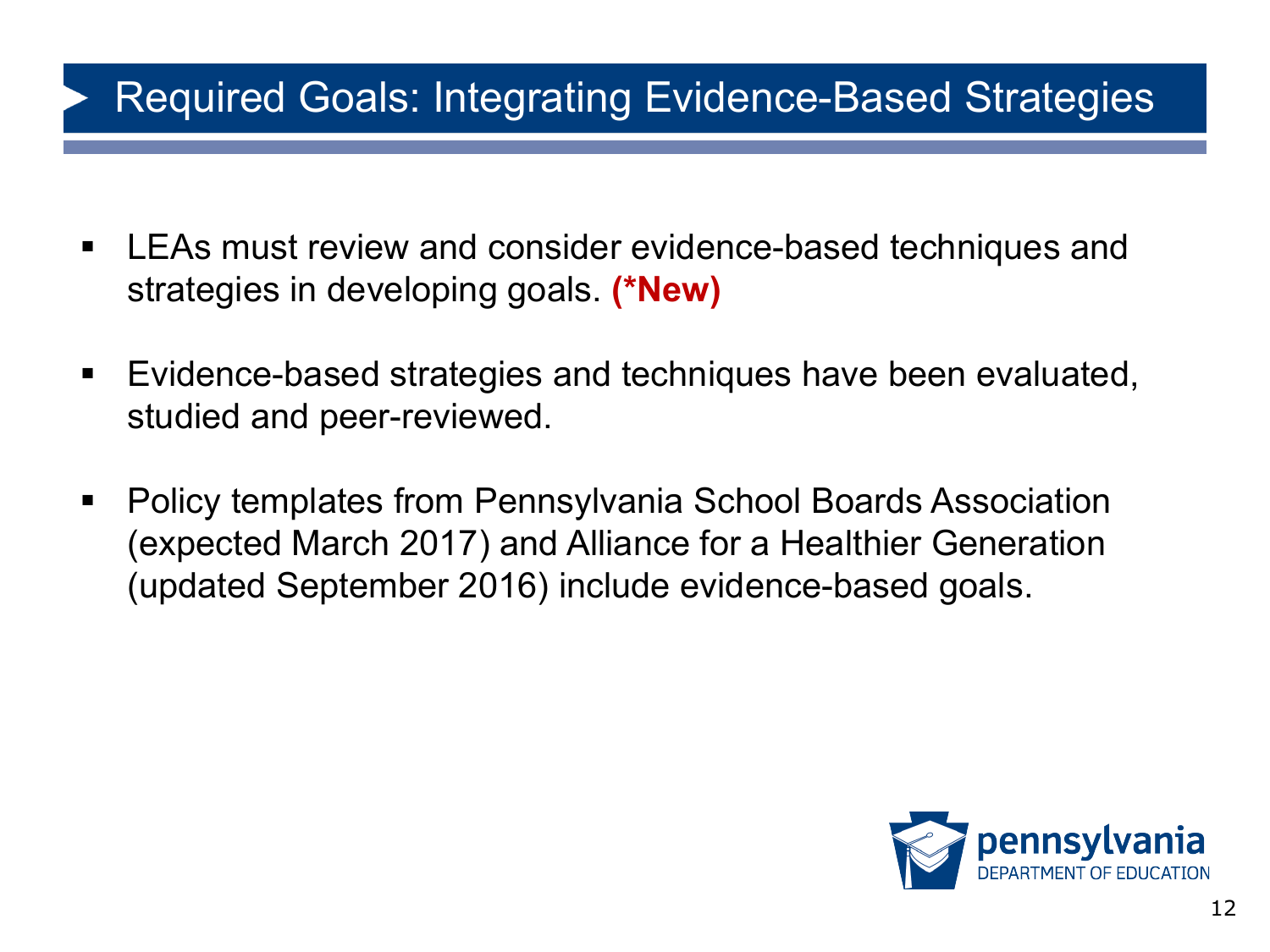### Nutrition Guidelines for all Foods Available in School

- The wellness policy must include nutrition standards for all foods and beverages available to students during the school day on each participating school campus under the jurisdiction of the LEA.
- § "School campus" means any area of property under the jurisdiction of the school that students may access during the school day.
- "School day" means the period from midnight before school begins until 30 minutes after the end of the official school day.

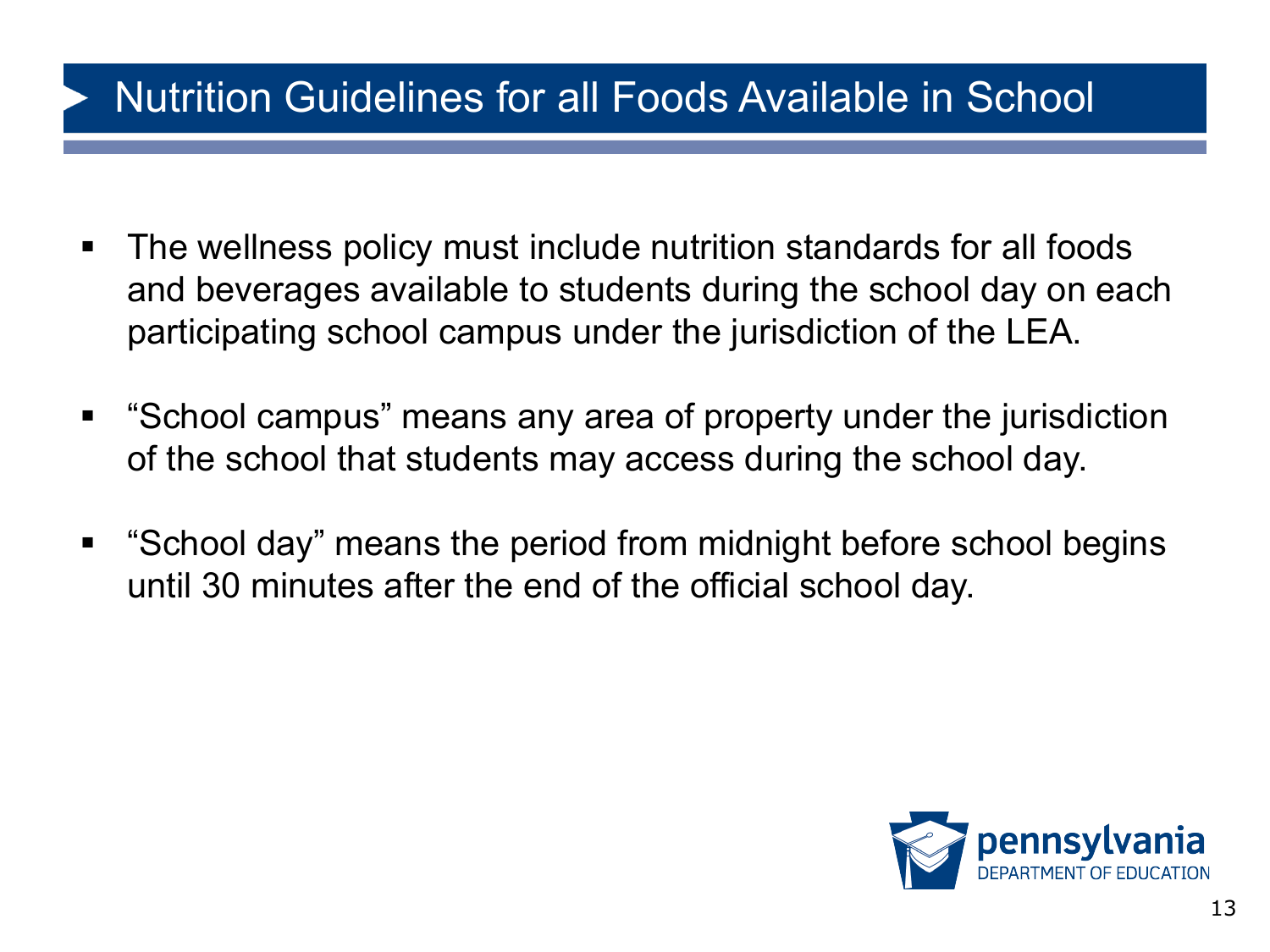### Nutrition Guidelines for all Foods Available in School

Your written policy must include:

- Reimbursable school meals are compliant with federal meal pattern requirements;
- All foods and beverages sold outside of the reimbursable school meal comply with the federal Smart Snacks in School nutrition guidelines; and
- Any foods and beverages provided, but not sold, to students must meet standards that are specified in your local written policy.

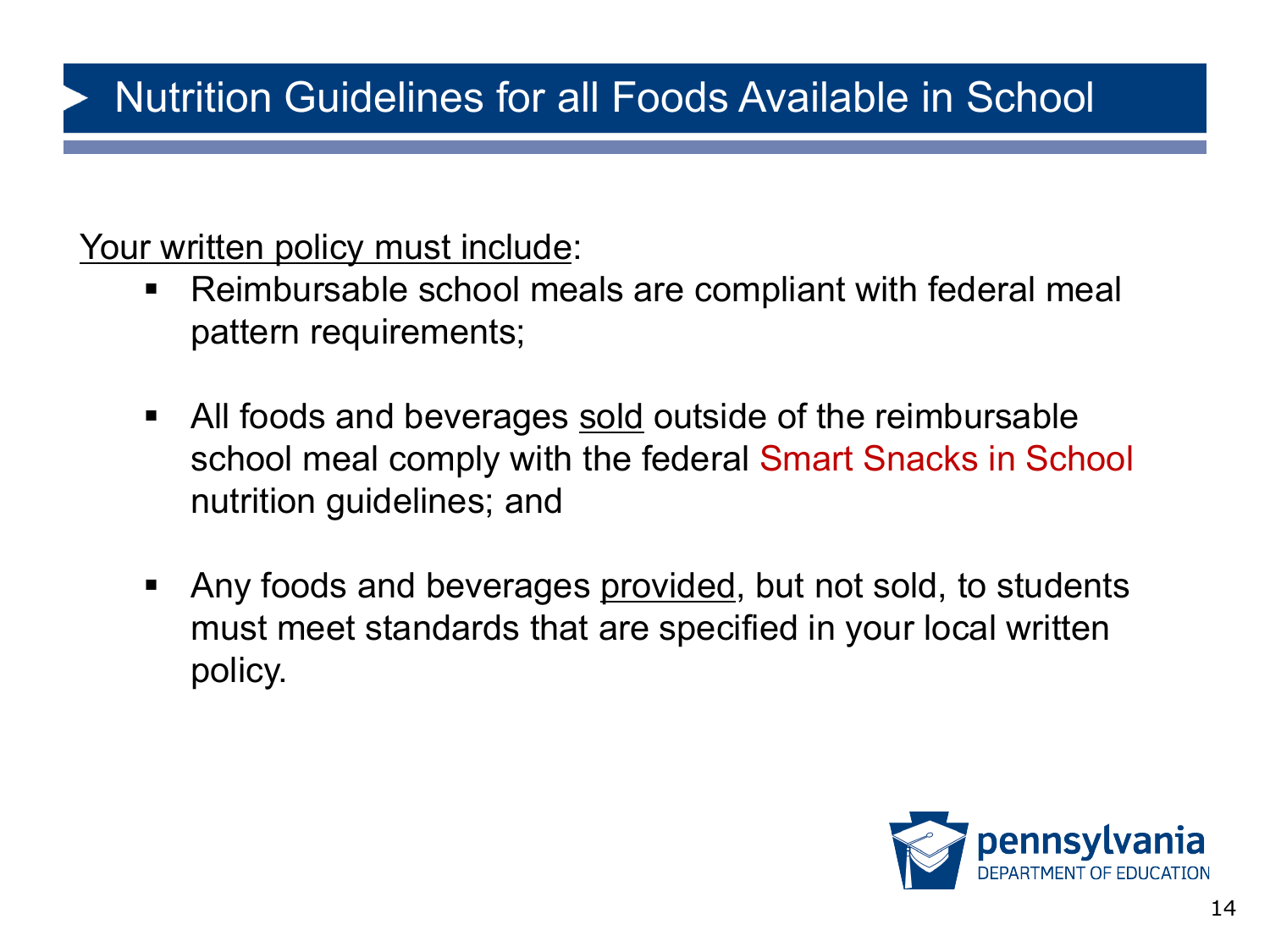### Updates to Nutrition Standards: Smart Snacks

- Examples of foods and beverages that must comply with Smart Snacks nutrition standards include items available:
	- As a la carte items sold in the cafeteria
	- In vending machines
	- In school stores and snack carts
	- **EXECUTE: At in-school fundraisers**
- Nutrition standards for sold foods and beverages different from the Smart Snacks standards must be removed from your policy and replaced with a reference to Smart Snacks. **(\*New)**
- The Nutrition Standards for Competitive Foods in Pennsylvania Schools should not be referenced in your wellness policy. **(\*New)**

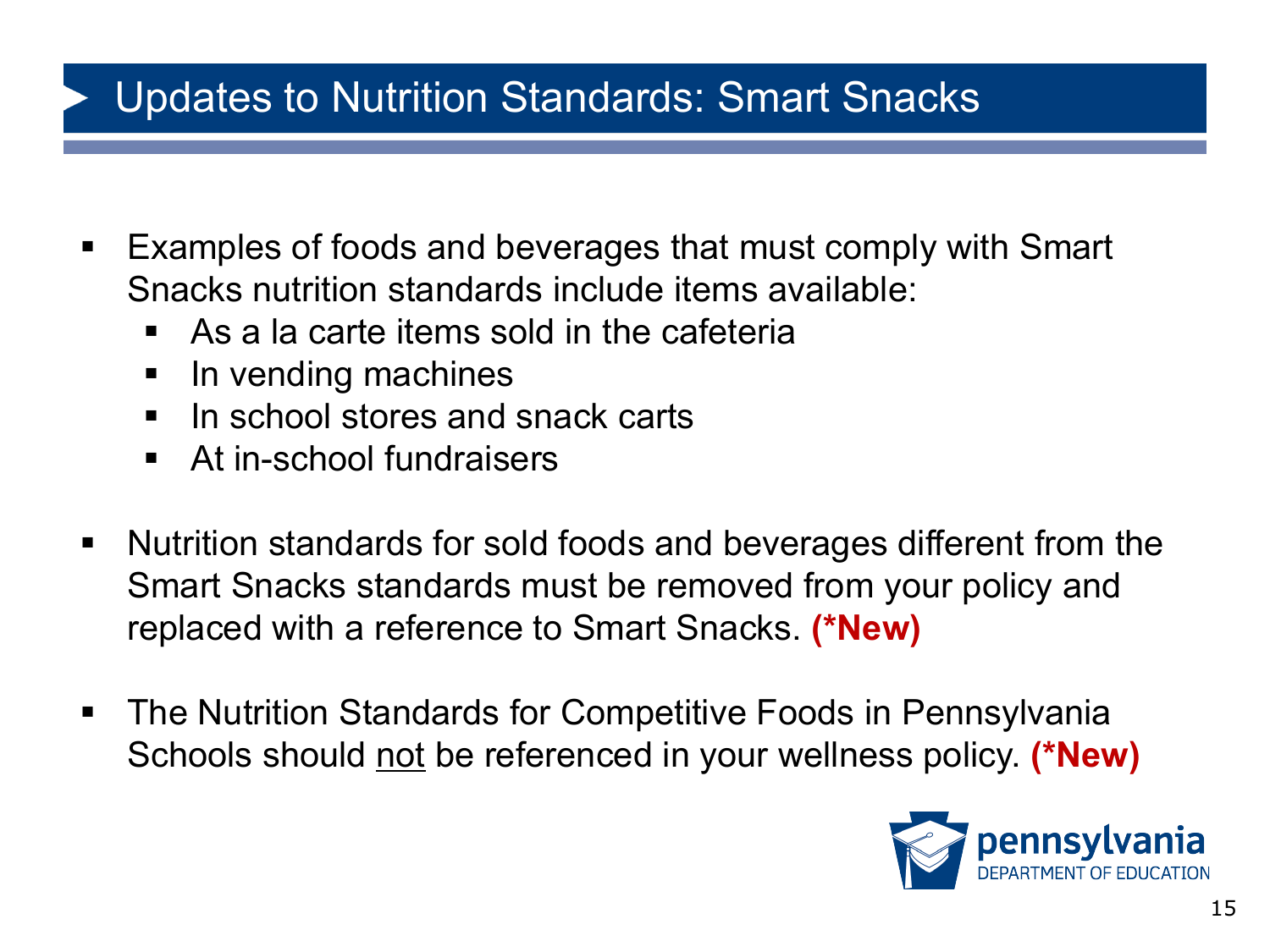### Updates to Nutrition Standards: Food Fundraisers

- Food fundraisers that occur during the school day are required to meet the federal Smart Snacks nutrition standards.
- However, the Pennsylvania Department of Education (PDE) permits schools to allow a limited number of "exempt" fundraisers each school year that do not have to meet Smart Snacks.
- Your policy should include information about "exempt" fundraisers.

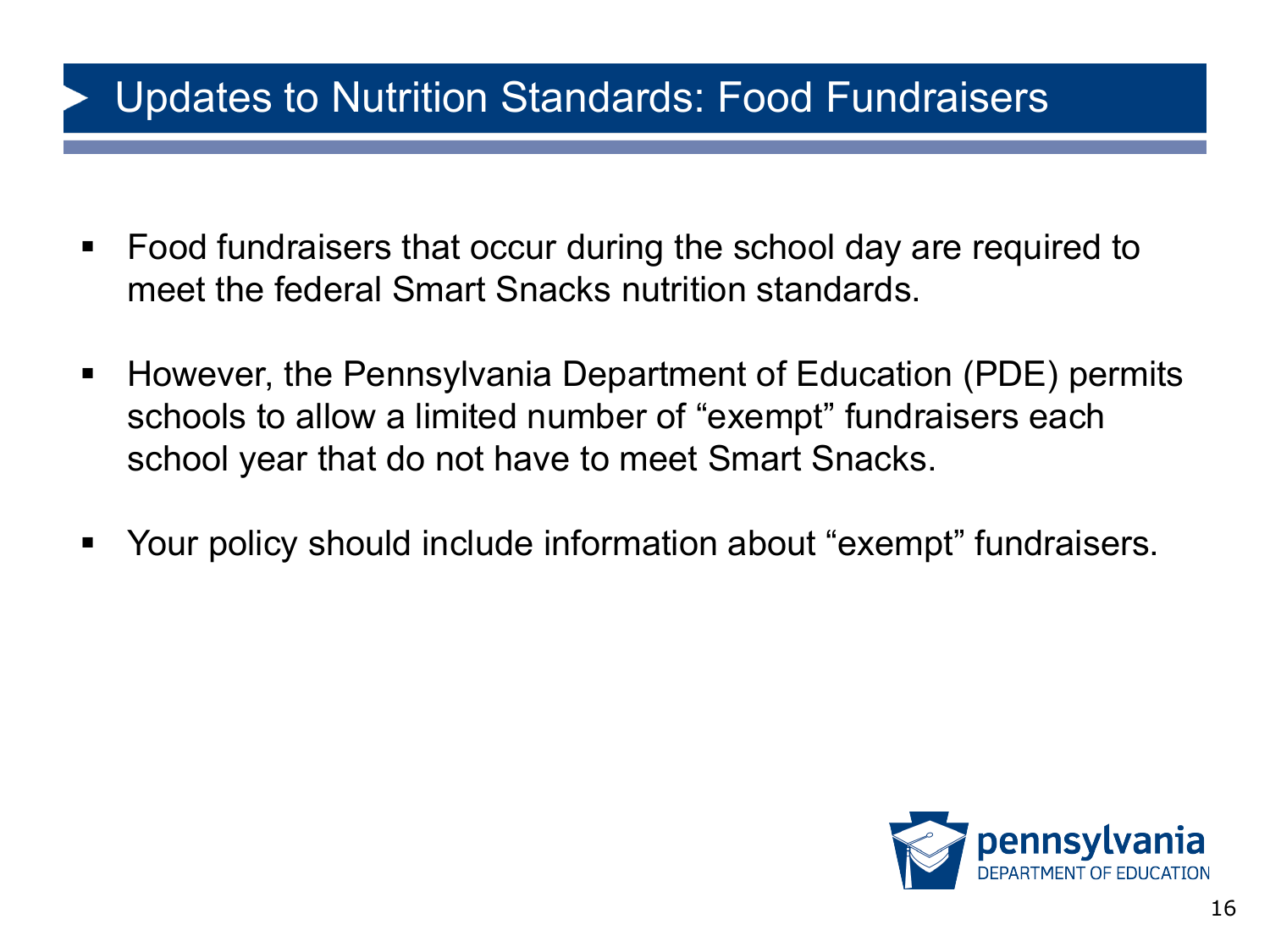### Updates to Nutrition Standards: Non-Sold Items

- Non-sold foods and beverages commonly include items offered or available:
	- As shared classroom snacks,
	- At classroom celebrations and birthday parties, and
	- As food rewards or incentives.
- Examples of policy language for non-sold items:
	- "Food shall not be used as a reward or incentive in district schools. The district will provide a list of suggested non-food rewards to offer as an alternative to food rewards via the district website and/or district-wide communication."
	- "Classroom parties/celebrations with food will be limited to no more than one per month in each classroom."

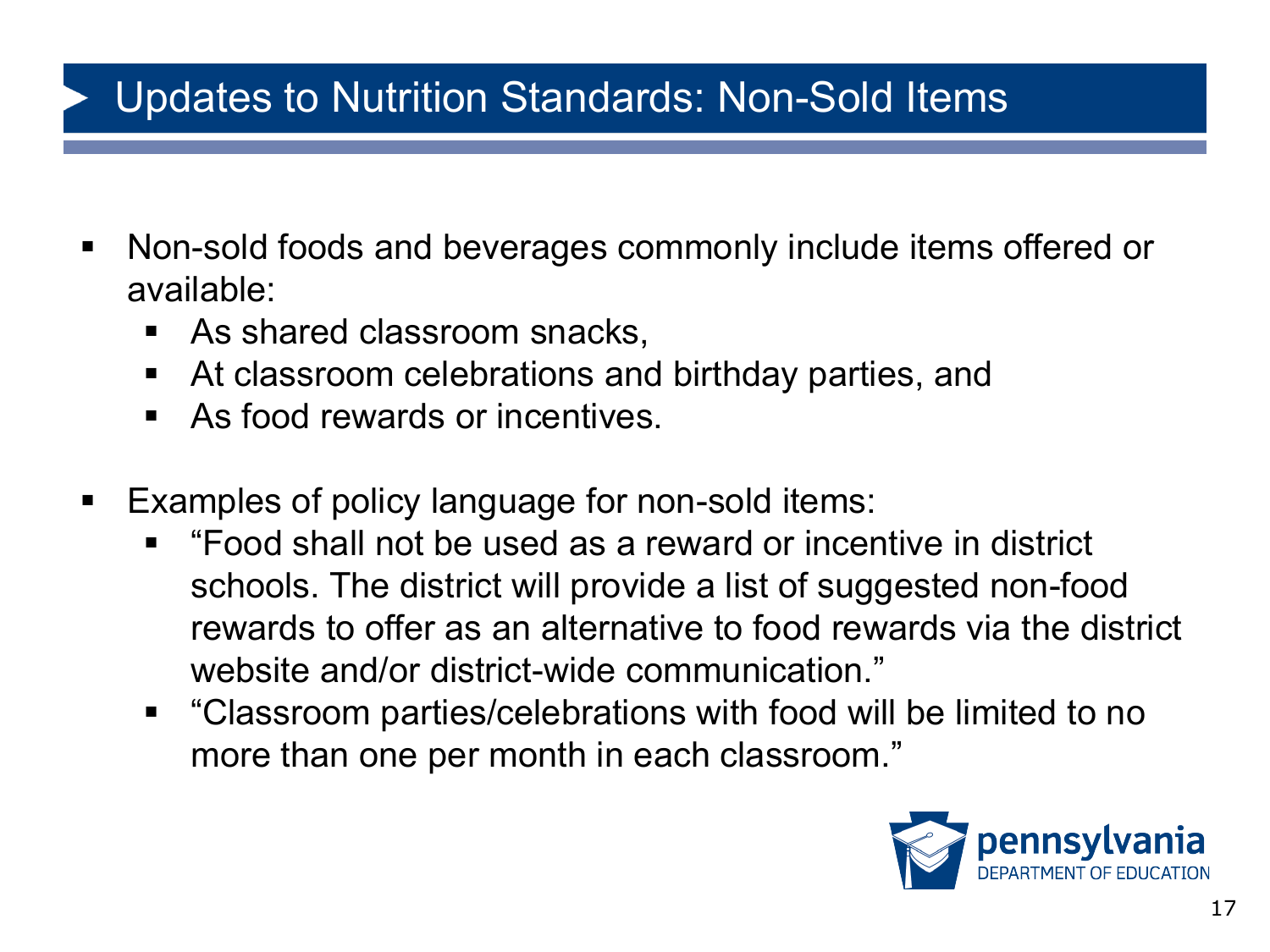### Policies for Food and Beverage Marketing

- Local school wellness policies must permit the marketing of only foods and beverages that are consistent with the Smart Snacks standards. **(\*New)**
- Marketing that occurs at events outside of school hours is not restricted by the final rule.

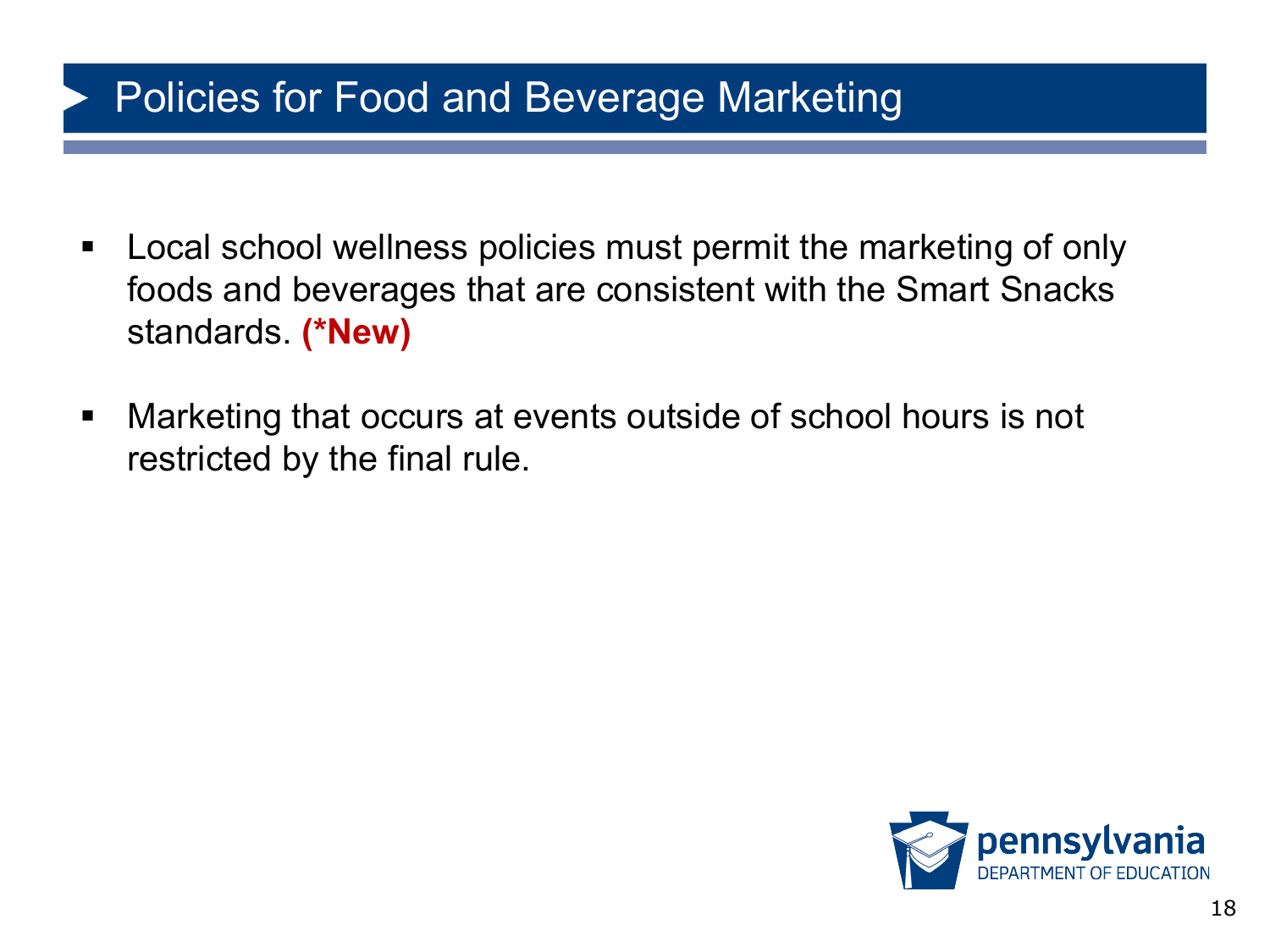## Food and Beverage Marketing Examples

#### Applies to:

- **Exterior of vending machines**
- Posters
- Menu boards
- Coolers
- Trash cans
- **Cups used for beverage** dispensing

#### Does not apply to:

- Personal clothing
- Personal items
- **Packaging of products brought** from home
- Educational tools

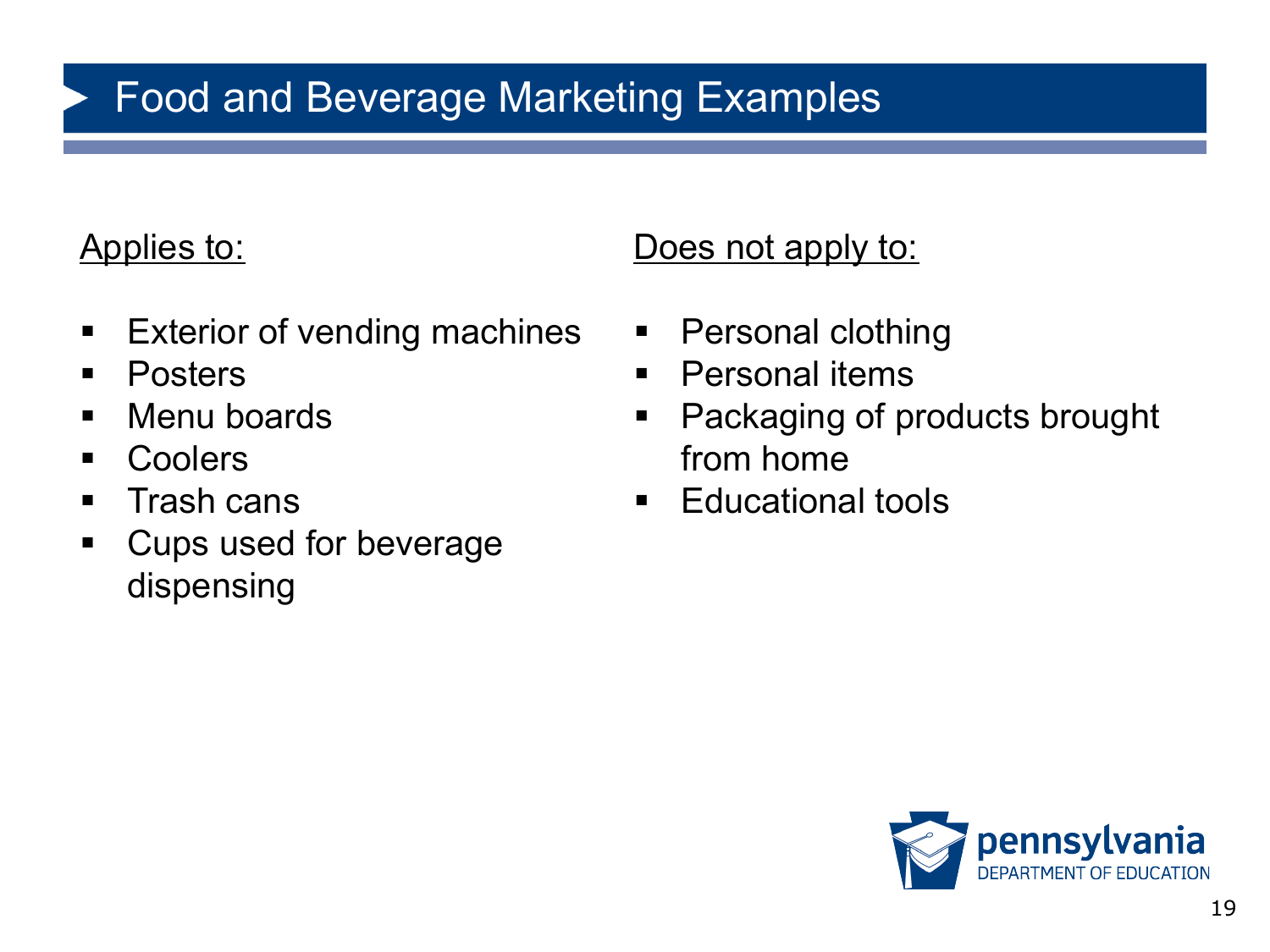### Triennial Assessment

- The LEA must conduct an assessment of the wellness policy every three years at a minimum. **(\*New)**
- The results of the triennial assessment must be made available to the public in an accessible and easily understood manner. **(\*New)**
- The assessment measures the implementation of the policy, including:
	- Compliance of schools in the LEA with the policy;
	- How the local wellness policy compares to model wellness policies; and
	- A description of the progress made in attaining policy goals.

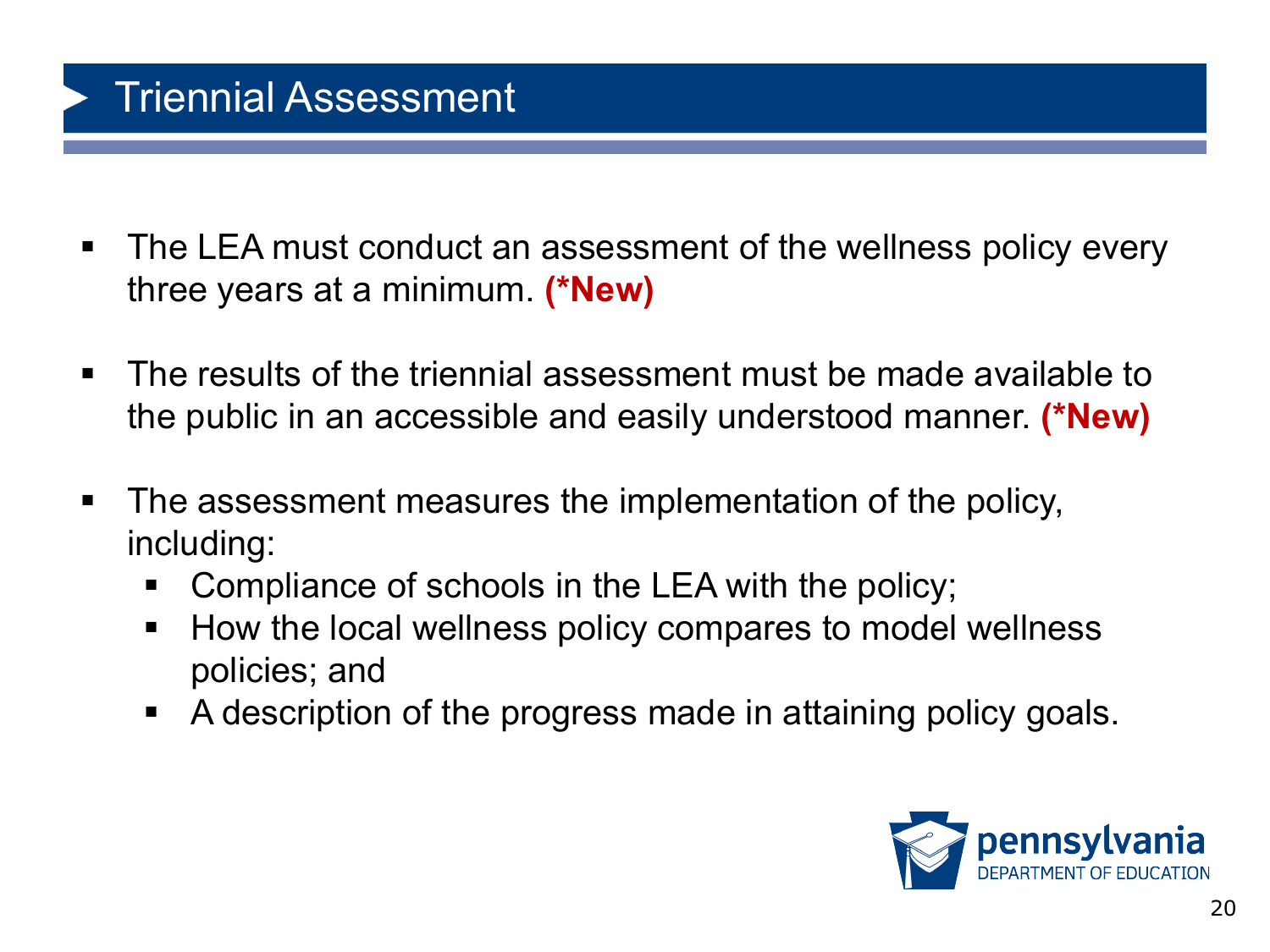### Updating the Wellness Policy

■ LEAs must update or modify the local school wellness policy as appropriate based on the triennial assessment. **(\*New)** 

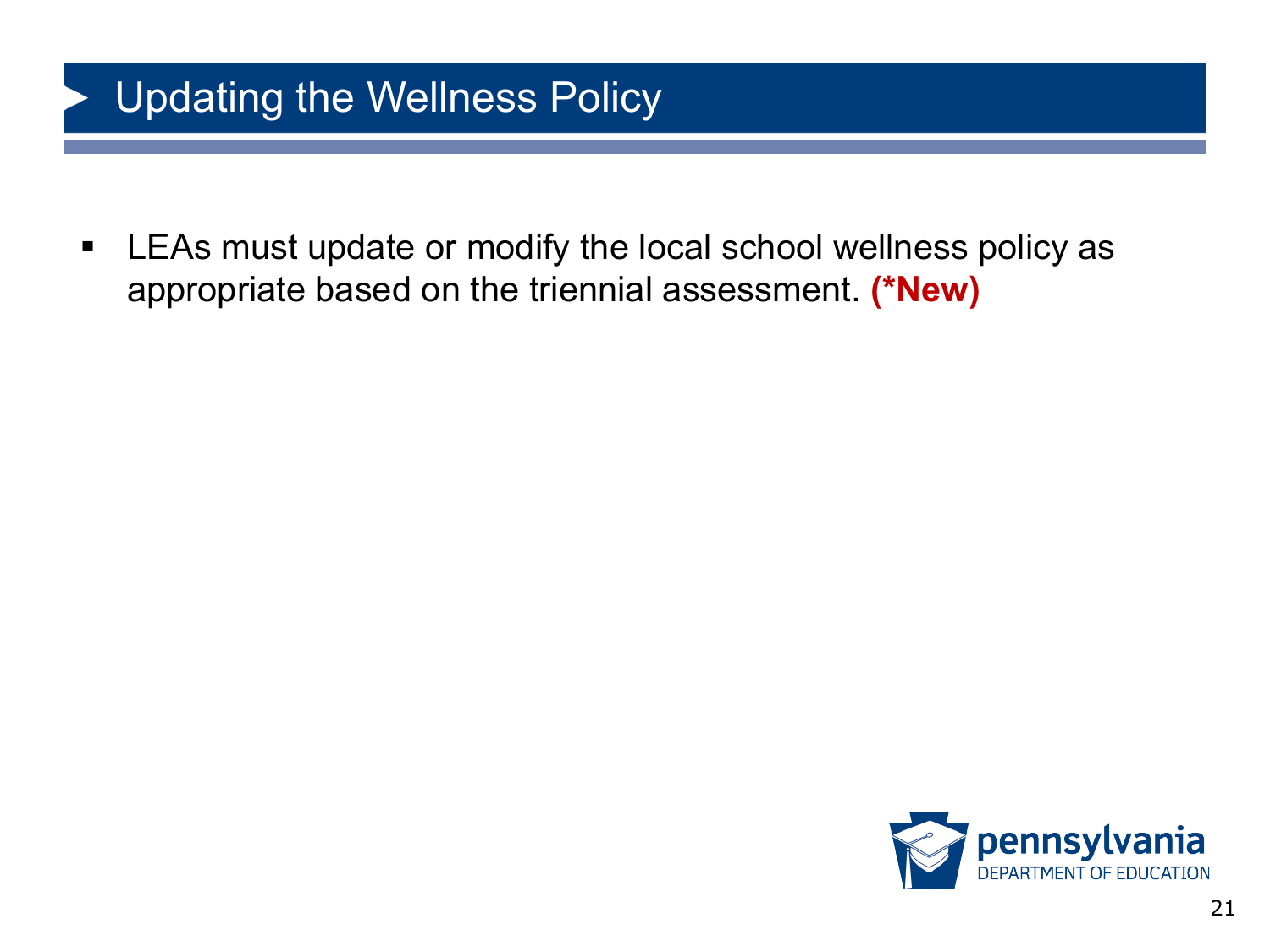### Informing the Public

- LEAs are required to inform the public about the content and implementation of the local school wellness policy. **(\*New)**
- § Any updates to the policy must be made available to the public on an annual basis. **(\*New)**
- Fall 2017: Schools and LEAs will need to inform the community about the updates made to the wellness policy to be compliant with the new federal regulations.

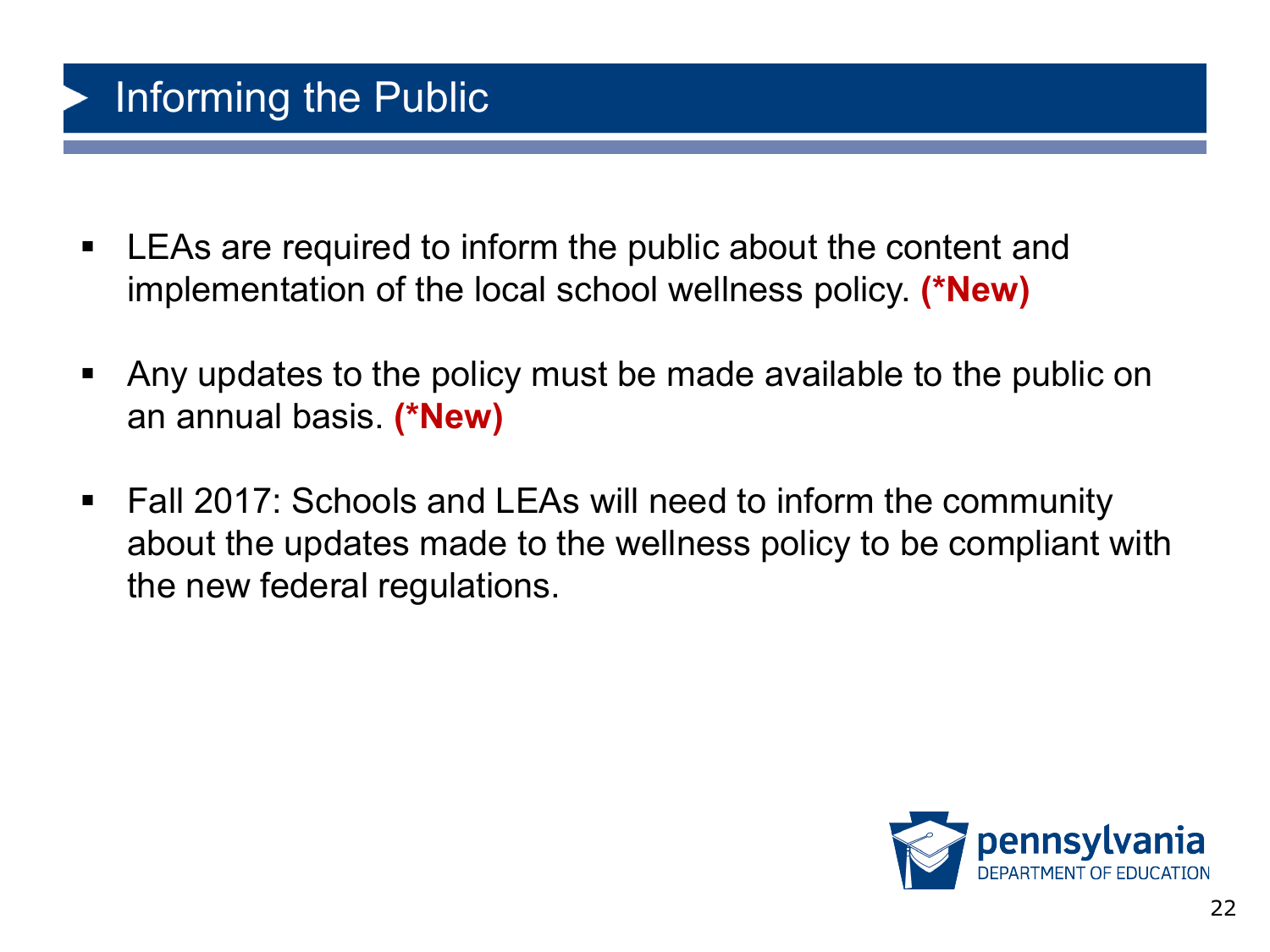LEAs must maintain records to document compliance, including:

- **The written local school wellness policy;**
- Documentation of annually informing the public about the content of the wellness policy and any updates to the policy;
- Documentation demonstrating compliance with community involvement (i.e., actively inviting and including required stakeholders); and
- Documentation of the triennial assessment and notification of the results to the public.

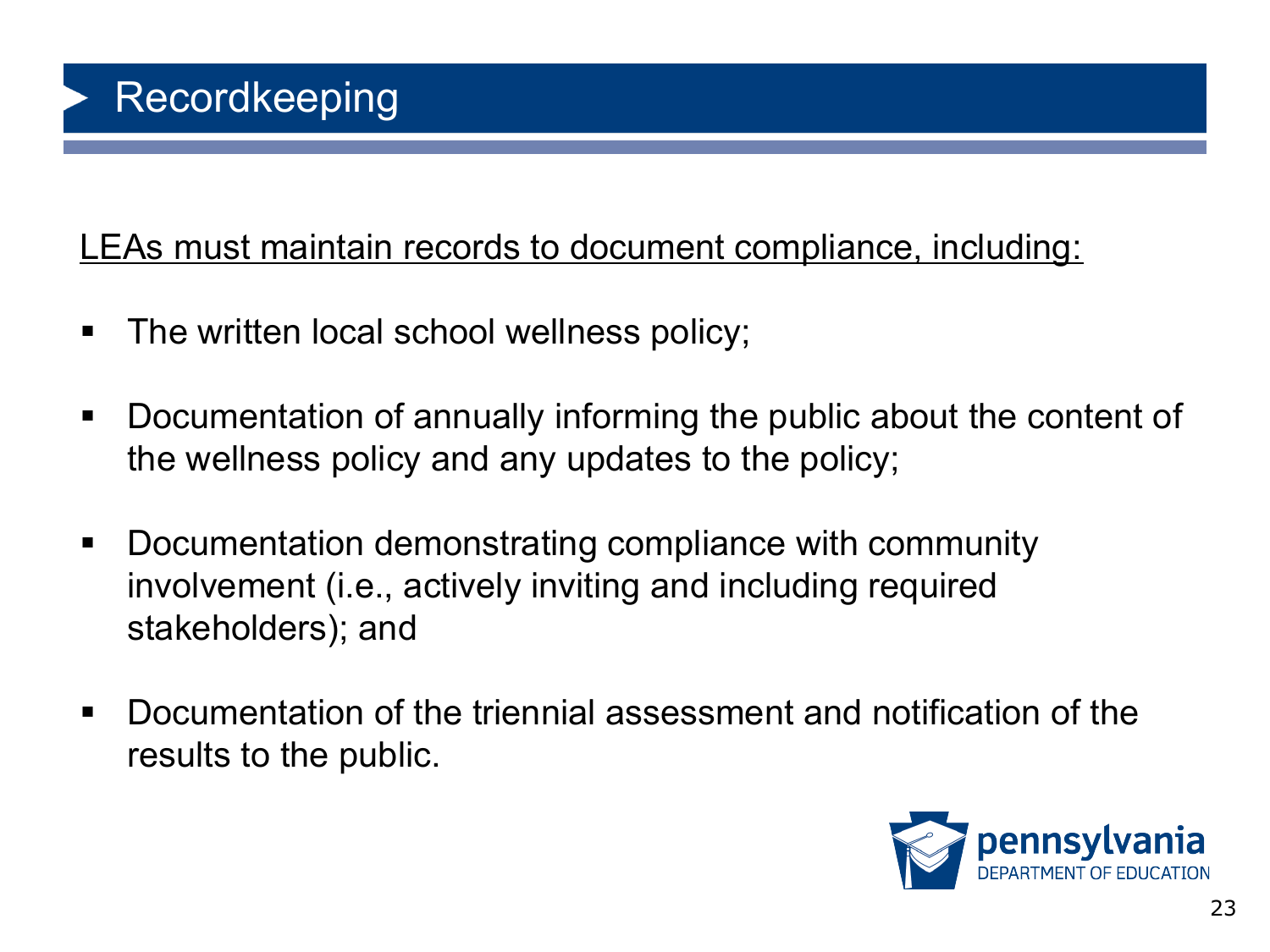### **State Agency Monitoring and Oversight**

- The wellness policy is included as part of PDE's Administrative Review of the LEA.
- Will be reviewed at least once every three years.

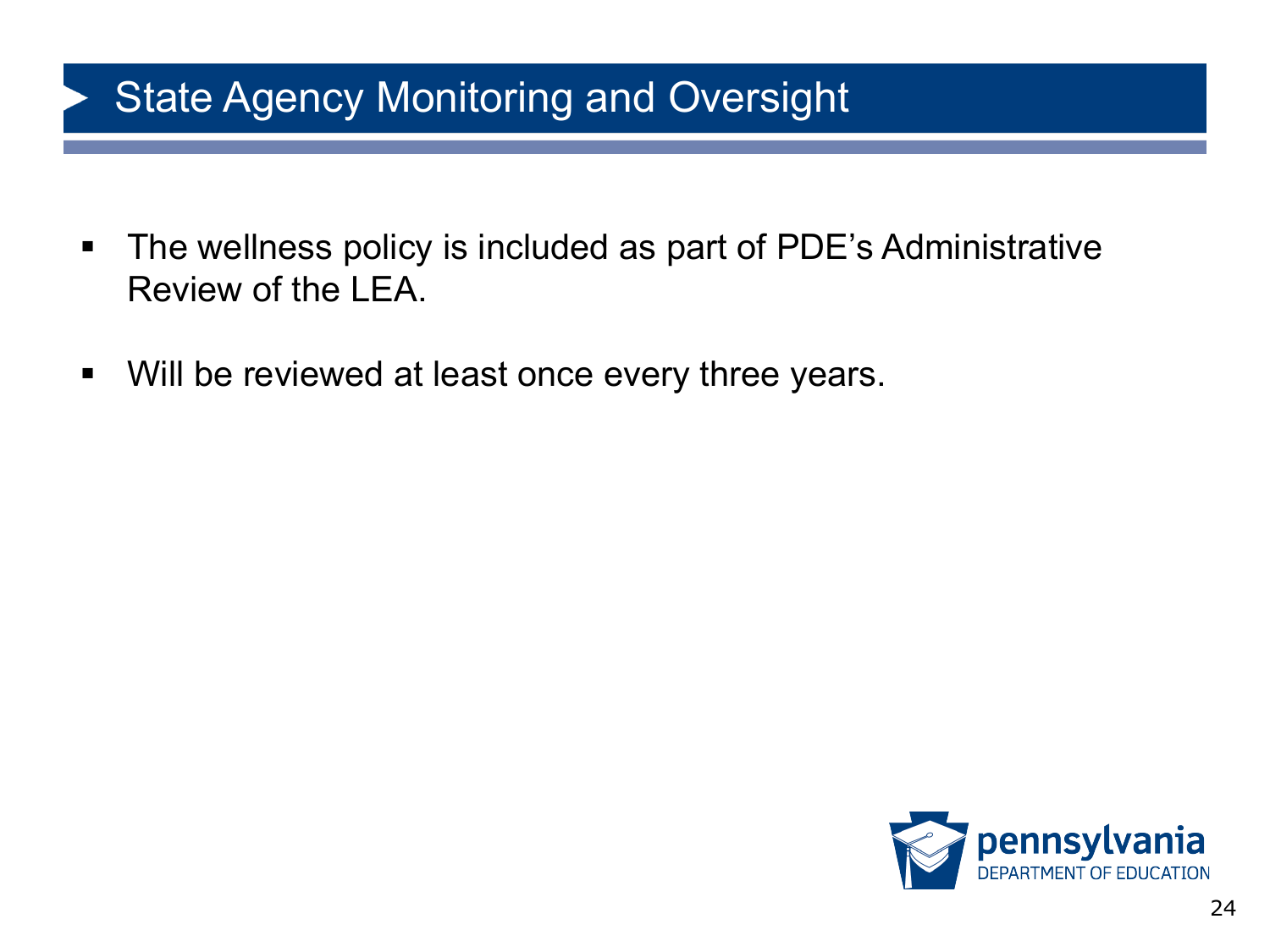### **State Agency Monitoring and Oversight**

#### During the Administrative Review, LEAs must:

- Provide a copy or appropriate web address of the current local school wellness policy.
- Provide documentation to demonstrate how the public knows about the local school wellness policy.
- Explain and document when and how they review and update their local wellness policy.

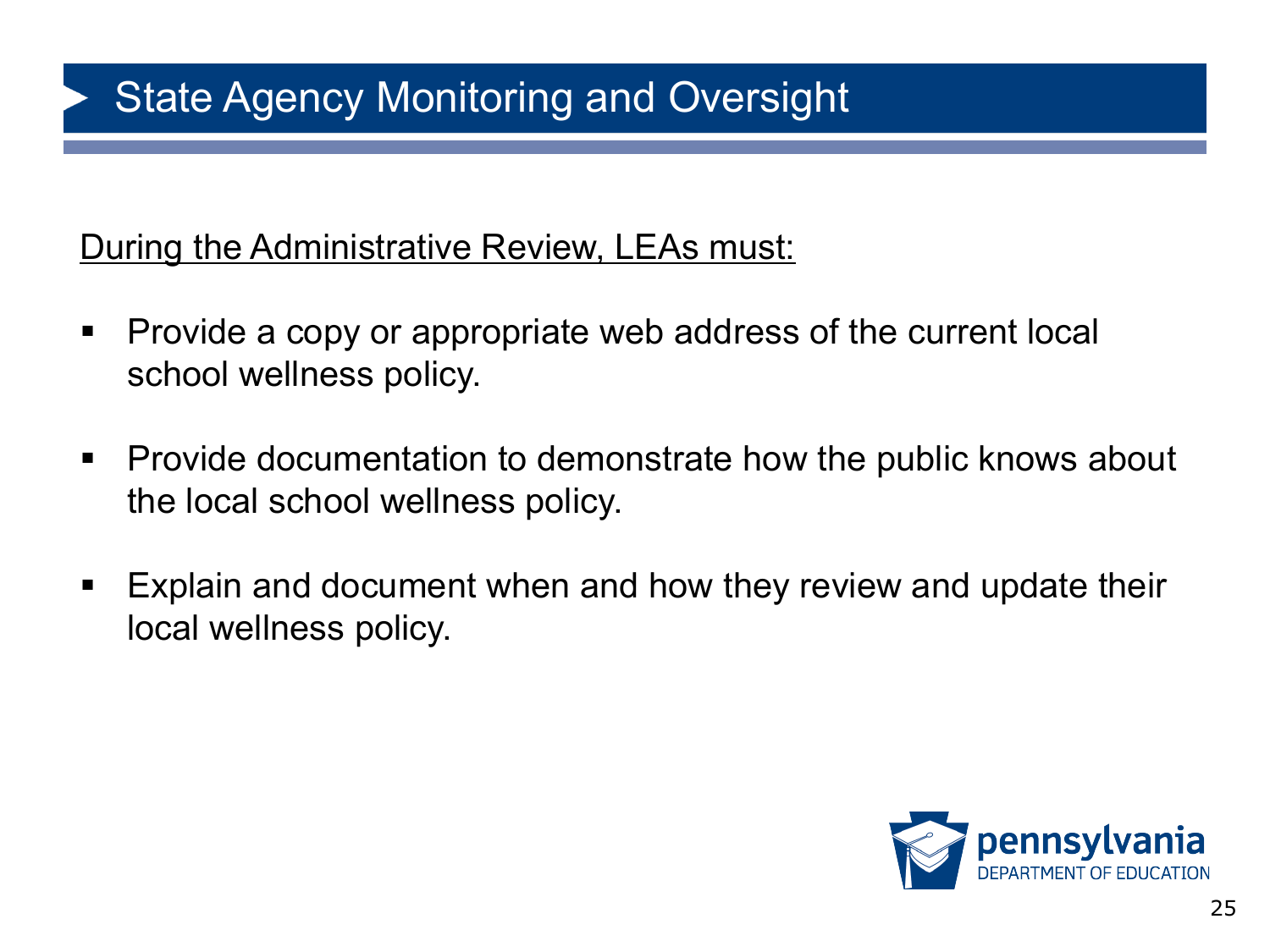#### During the Administrative Review, LEAs must:

- Describe who is involved in reviewing and updating the local school wellness policy.
- Demonstrate how potential stakeholders are made aware of their ability to participate in the development, review, update, and implementation of the wellness policy.
- Provide a copy of the most recent assessment on the implementation of the local school wellness policy and document how the results were made known to the public.

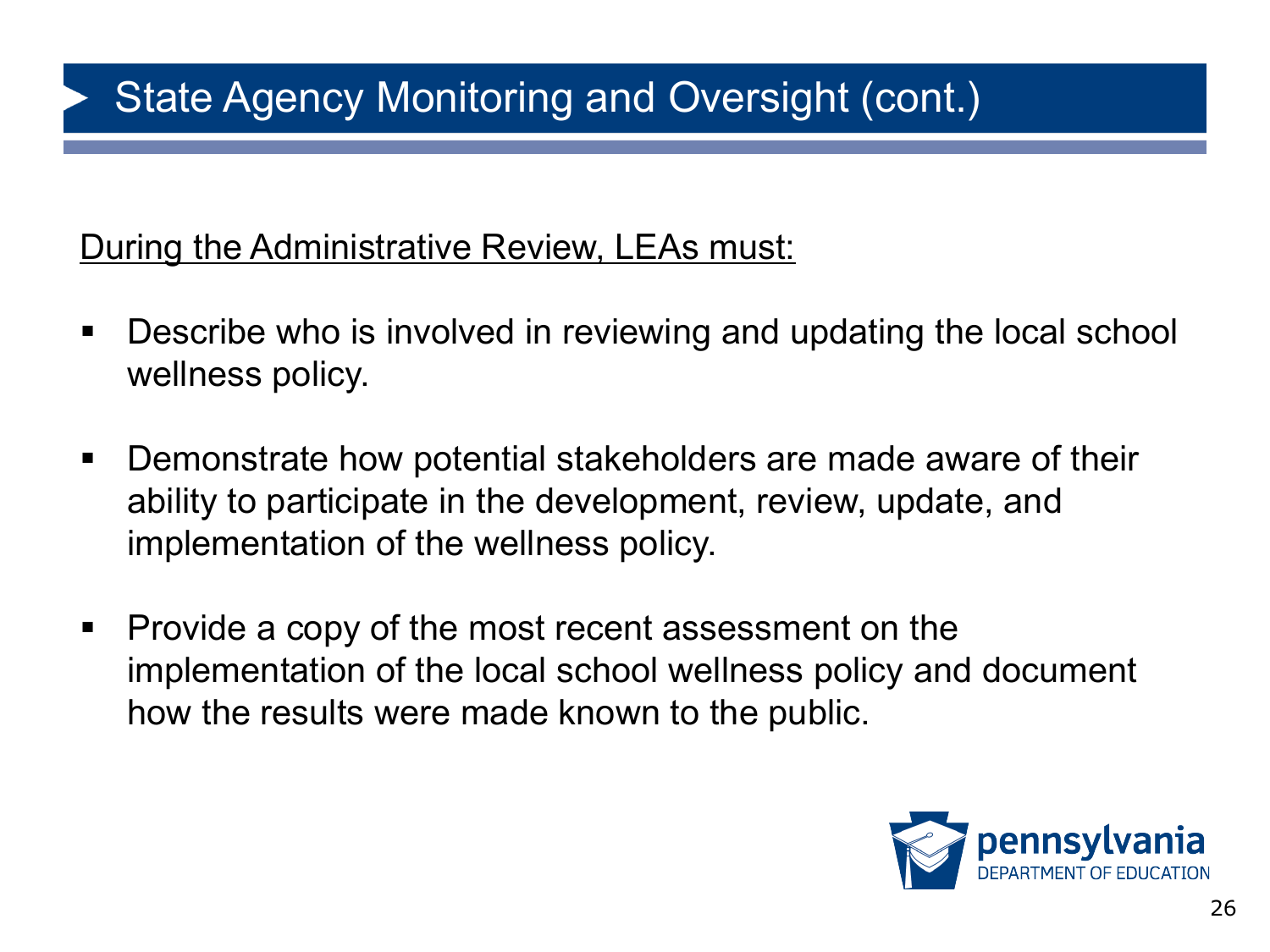### Implementation

■ LEAs must comply with these requirements by June 30, 2017.

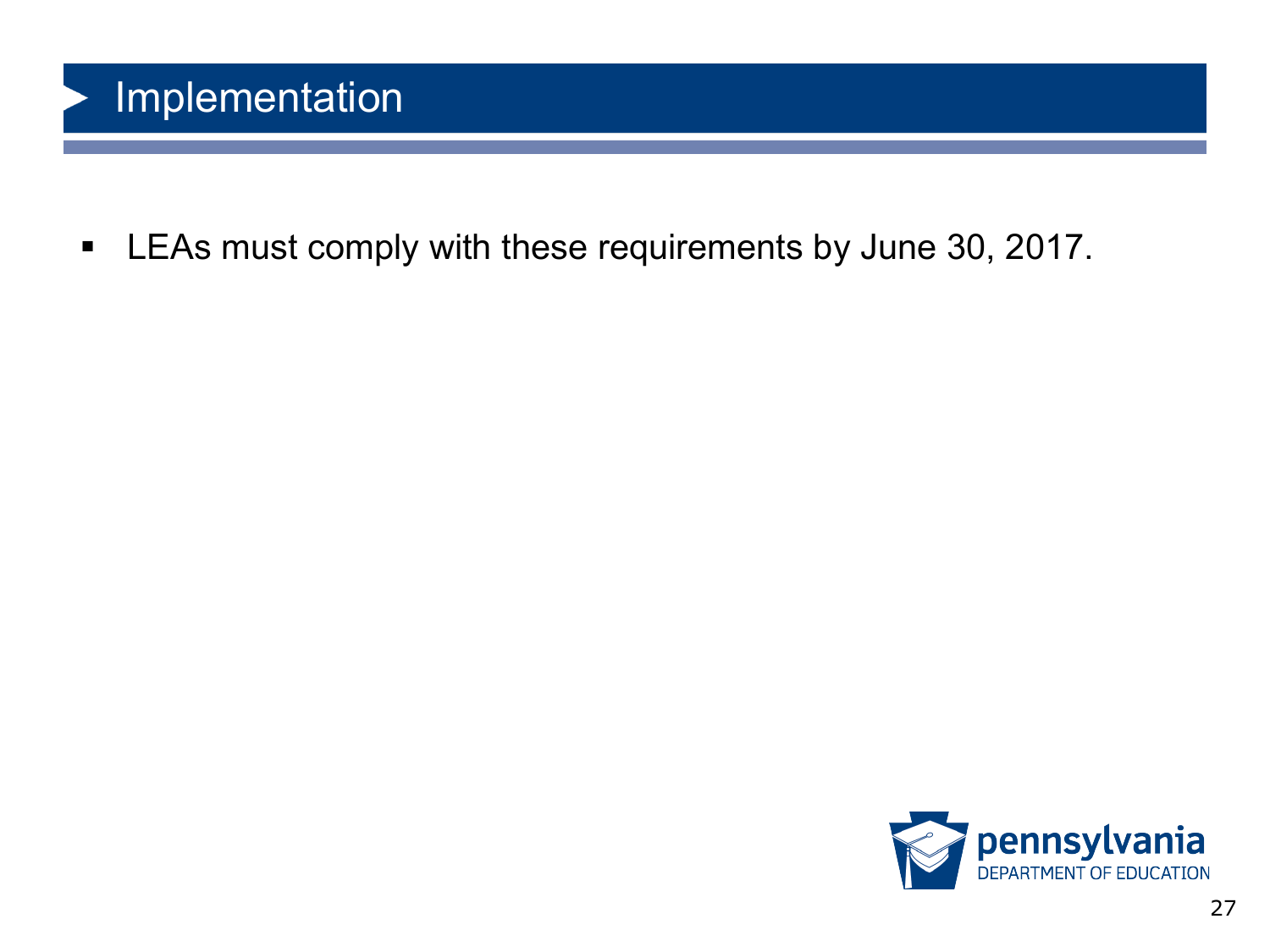### Key Information for Updating Written Wellness Policies

- PDE has collaborated with the Pennsylvania School Boards Association (PSBA) to update the PSBA wellness policy template for compliance with the new regulations.
- PSBA and PDE will release the new template as soon as it is finalized – estimated by March 2017.
- The Wellness Policy section of Download Forms in the Child Nutrition Program Electronic Application and Reimbursement System (PEARS) continues to be updated with information and resources.

Nutrition Program Electronic Application and Reimbursement System

www.pears.ed.state.pa.us

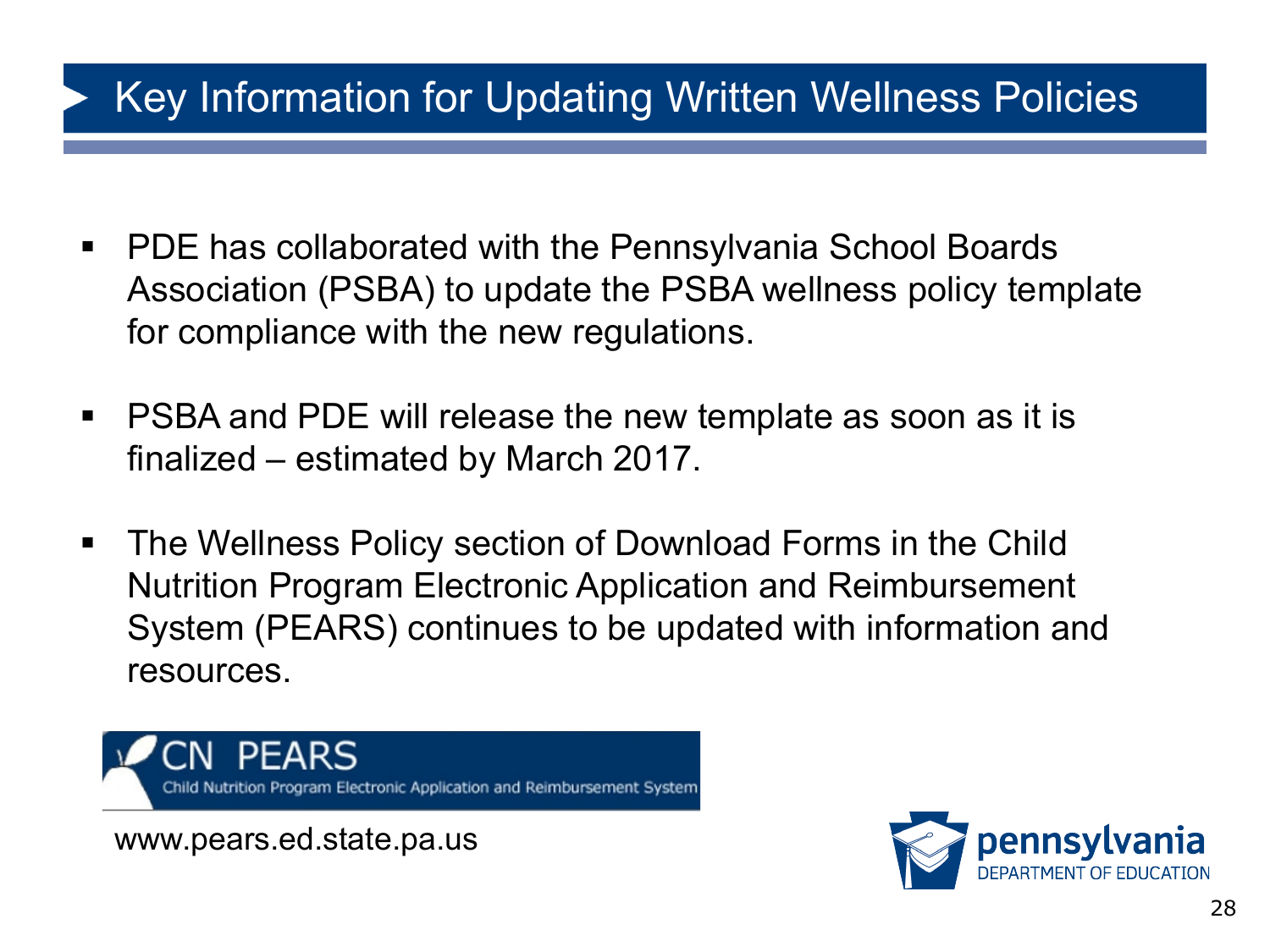### Technical Assistance and Resources from USDA

#### **School Nutrition Environment and Wellness Resources**

The Healthy, Hunger-Free Kids Act of 2010 (HHFKA) requires all local educational agencies participating in federal Child Nutrition programs to establish and implement, for all schools under its jurisdiction, local school wellness policies that meet minimum standards designed to promote sound nutrition, student health, reduce childhood obesity, and provide transparency to the public on the school nutrition environment.

This Web site is dedicated to helping local educational agencies find the resources they need to meet recommendations in these areas. View the 'school nutrition environment and wellness resources' site map here.



**Local School Wellness Policy Process** 

Follow these steps to put your local school wellness policy into action to impact students' health and lifelong choices.



**Wellness Policy Elements** 

Looking for resources to help implement some of the wellness policy elements? You'll find some right here.



**Success Stories/Best Practices** 

Looking for samples or more ideas? Check out these examples and stories to boost your wellness efforts.



**Grants / Funding Opportunities** 

Find information on specific grants related to child nutrition and physical activity as well as resources to locate grants and information on the grant writing process.



**Trainings** 

Find trainings that will assist you in developing, implementing, and monitoring your school's wellness policies.

https://healthymeals.fns.usda.gov/local-wellness-policyresources/school-nutrition-environment-and-wellnessresources-0

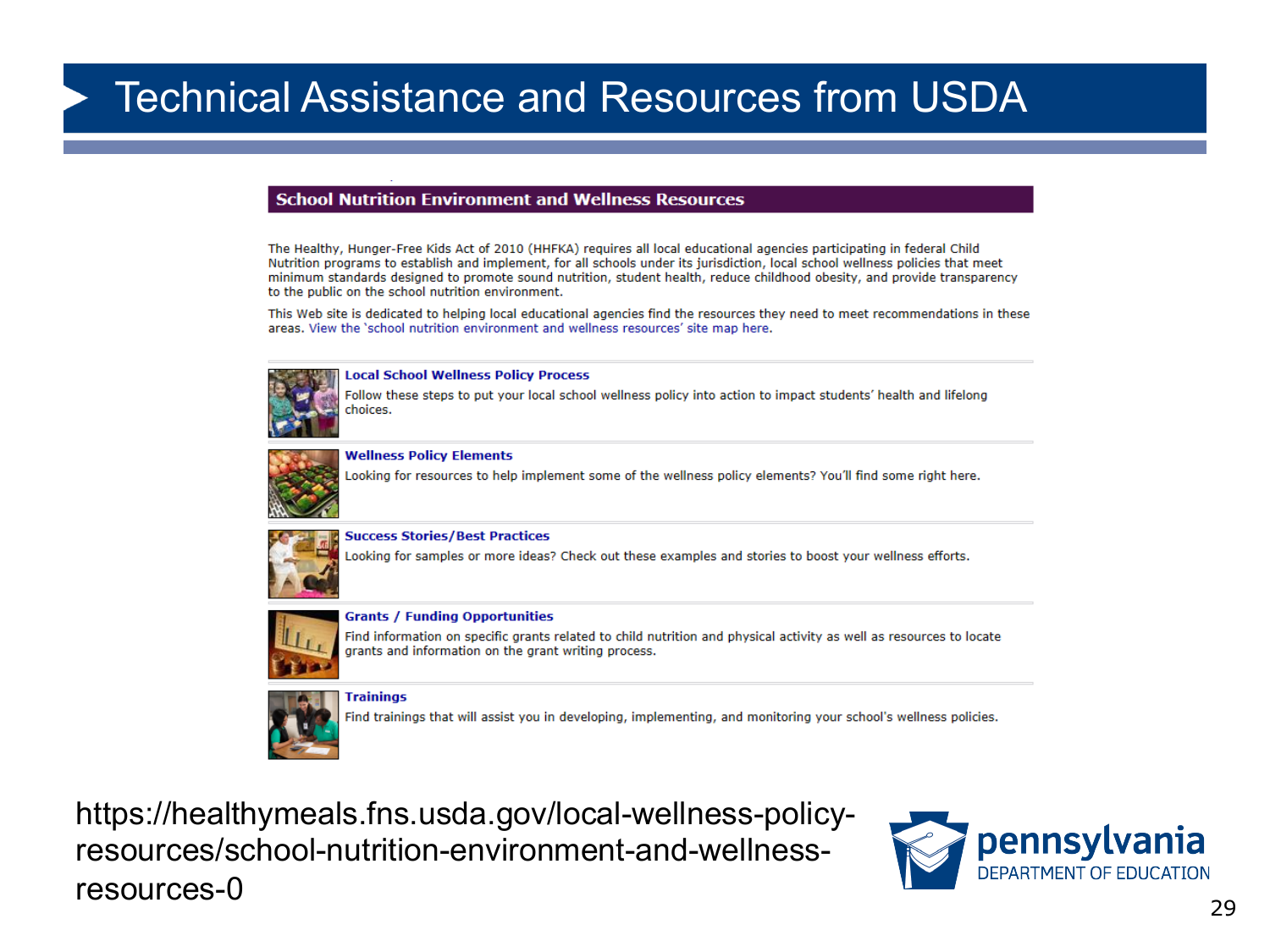### Technical Assistance and Resources from USDA



https://www.fns.usda.gov/tn/local-school-wellness-policy-outreach-toolkit

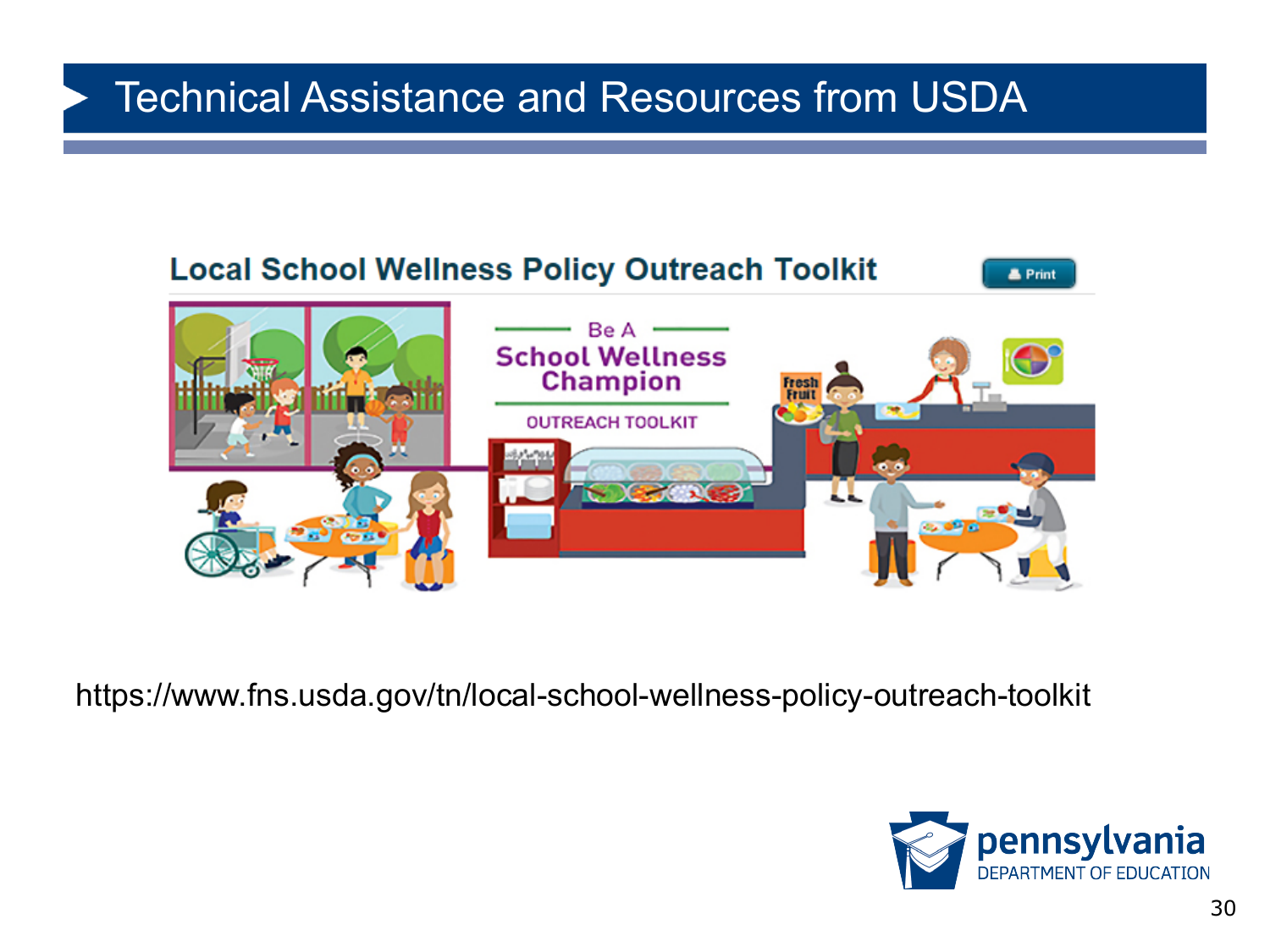

### Jenny Edmondson: jeedmondso@pa.gov

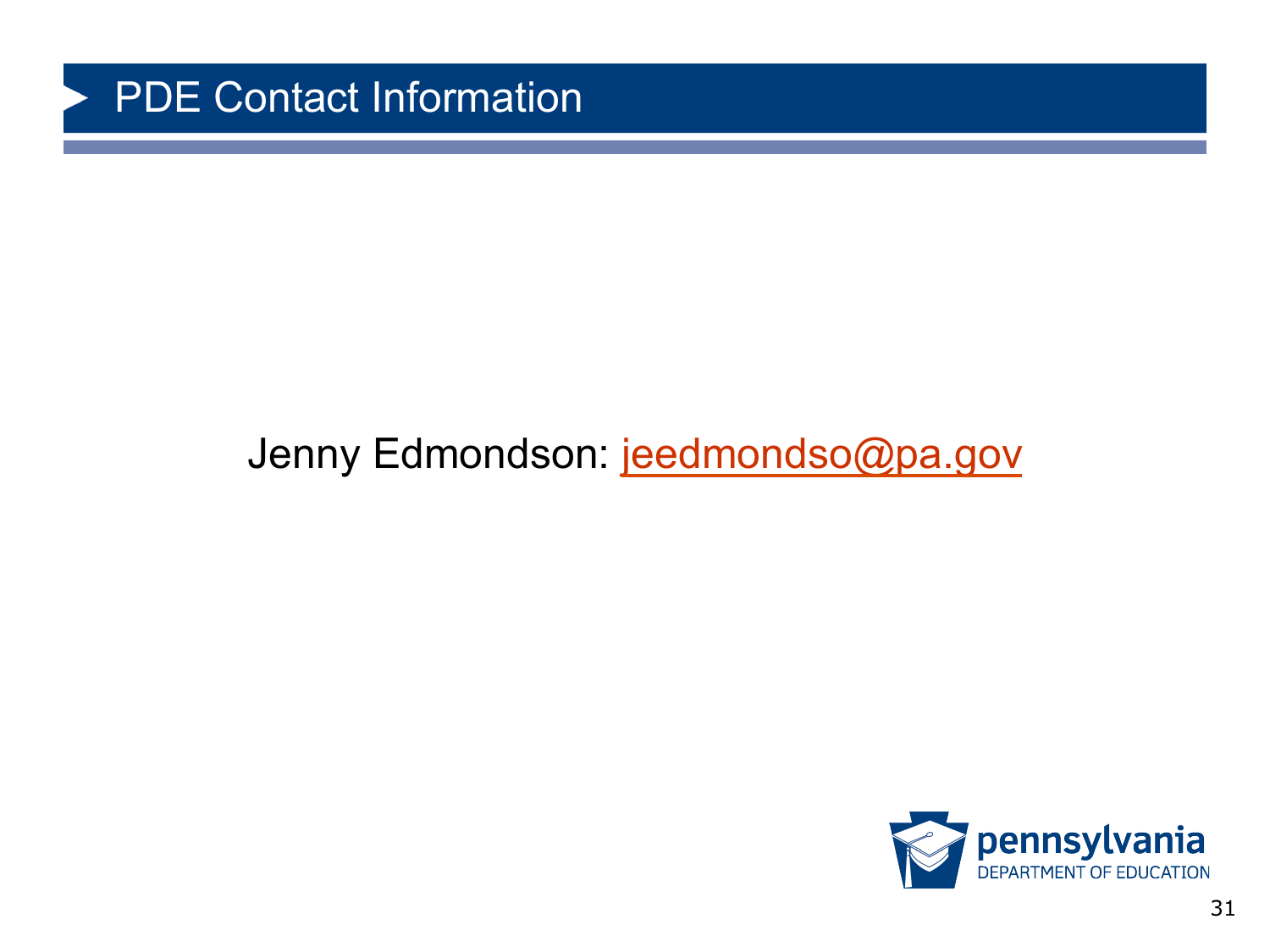### For more information on the School Nutrition Programs, please visit PDE's website at www.education.pa.gov/dfn

The mission of the department is to academically prepare children and adults to succeed as *productive citizens. The department seeks to ensure that the technical support, resources and opportunities are in place for all students, whether children or adults, to receive a high quality education.*